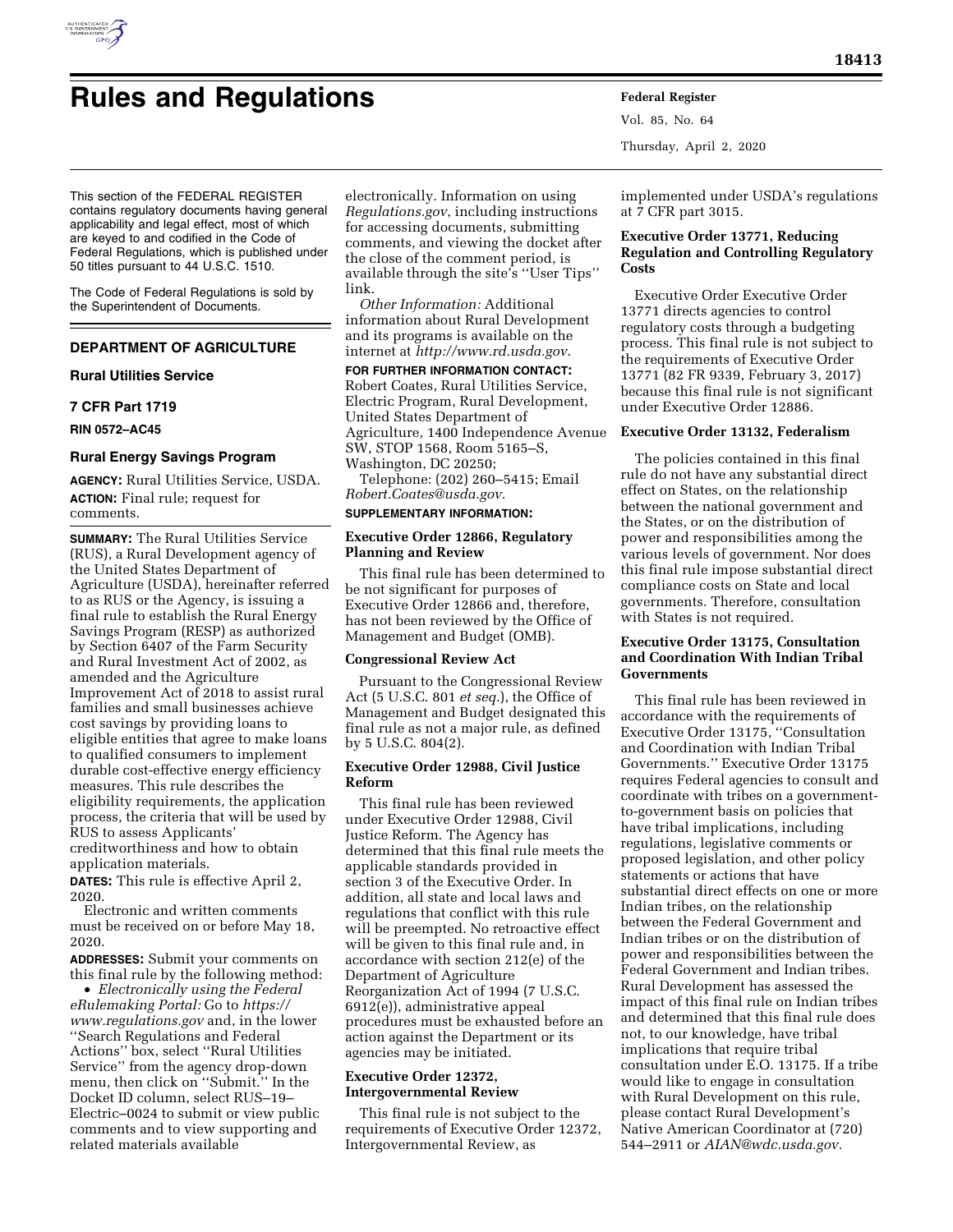## **Regulatory Flexibility Act Certification**

RUS has determined that this final rule will not have a significant economic impact on a substantial number of small entities, as defined in the Regulatory Flexibility Act (5 U.S.C. 601 *et seq.*). RUS provides loans to borrowers at interest rates and on terms that are more favorable than those generally available from the private sector. RUS borrowers, as a result of obtaining federal financing, receive economic benefits that exceed any direct economic costs associated with complying with RUS regulations and requirements.

# **Information Collection and Recordkeeping Requirements**

In accordance with the Paperwork Reduction Act of 1995 (44 U.S.C. chapter 35), OMB approved this information collection under OMB Control Number 0572–0151. This final rule contains no new reporting or recordkeeping burdens under OMB control number 0572–0151 that would require approval under the Paperwork Reduction Act of 1995 (44 U.S.C. Chapter 35).

## **E-Government Act Compliance**

The Rural Utilities Service is committed to the E-Government Act, which requires Government agencies in general to provide the public the option of submitting information or transacting business electronically to the maximum extent possible.

# **National Environmental Policy Act Certification**

This final rule has been examined under Agency environmental regulations at 7 CFR part 1970. The Administrator has determined that this is not a major Federal action significantly affecting the environment. Therefore, in accordance with the National Environmental Policy Act of 1969 (42 U.S.C. 4321 *et seq.*), an Environmental Impact Statement is not required.

# **Catalog of Federal Domestic Assistance**

The program described by this final rule is listed in the Catalog of Federal Domestic Assistance Programs under number 10.751—Rural Energy Savings Program. This catalog is available on a subscription basis from the Superintendent of Documents, the United States Government Printing Office, Washington, DC, 20402–9325, telephone number (202) 512–1800 and at *[https://www.cfda.gov.](https://www.cfda.gov)* 

# **Unfunded Mandates**

This final rule contains no Federal mandates (under the regulatory provision of title II of the Unfunded Mandates Reform Act of 1995) for State, local, and Tribal governments or the private sector. Therefore, this final rule is not subject to the requirements of section 202 and 205 of the Unfunded Mandates Reform Act.

# **Civil Rights Impact Analysis**

Rural Development has reviewed this final rule in accordance with USDA Regulation 4300–4, ''Civil Rights Impact Analysis,'' to identify any major civil rights impacts the rule might have on program participants on the basis of age, race, color, national origin, sex or disability. After review and analysis of the final rule and available data, it has been determined that based on the analysis of the program purpose, application submission and eligibility criteria, issuance of this final Rule will neither adversely nor disproportionately impact very low, low and moderateincome populations, minority populations, women, Indian tribes or persons with disability, by virtue of their race, color, national origin, sex, age, disability, or marital or familiar status.

#### **USDA Non-Discrimination Policy**

In accordance with Federal civil rights law and U.S. Department of Agriculture (USDA) civil rights regulations and policies, the USDA, its Agencies, offices, and employees, and institutions participating in or administering USDA programs are prohibited from discriminating based on race, color, national origin, religion, sex, gender identity (including gender expression), sexual orientation, disability, age, marital status, family/ parental status, income derived from a public assistance program, political beliefs, or reprisal or retaliation for prior civil rights activity, in any program or activity conducted or funded by USDA (not all bases apply to all programs). Remedies and complaint filing deadlines vary by program or incident.

Persons with disabilities who require alternative means of communication for program information (*e.g.,* Braille, large print, audiotape, American Sign Language, etc.) should contact the responsible Agency or USDA's TARGET Center at (202) 720–2600 (voice and TTY) or contact USDA through the Federal Relay Service at (800) 877–8339. Additionally, program information may be made available in languages other than English.

To file a program discrimination complaint, complete the USDA Program

Discrimination Complaint Form, AD– 3027, found online at *[http://](http://www.ascr.usda.gov/complaint_filing_cust.html) [www.ascr.usda.gov/complaint](http://www.ascr.usda.gov/complaint_filing_cust.html)*\_*filing*\_ *[cust.html](http://www.ascr.usda.gov/complaint_filing_cust.html)* and at any USDA office or write a letter addressed to USDA and provide in the letter all of the information requested in the form. To request a copy of the complaint form, call (866) 632–9992. Submit your completed form or letter to USDA by: (1) Mail: U.S. Department of Agriculture, Office of the Assistant Secretary for Civil Rights, 1400 Independence Avenue SW, Washington, DC 20250– 9410; (2) fax: (202) 690–7442; or (3) email: *[program.intake@usda.gov.](mailto:program.intake@usda.gov)* 

USDA is an equal opportunity provider, employer, and lender.

## **Background**

Rural Development is a mission area within the USDA comprised of the Rural Utilities Service, Rural Housing Service and Rural Business/Cooperative Service. Rural Development's mission is to increase economic opportunity and improve the quality of life for all rural Americans. Rural Development meets its mission by providing loans, loan guarantees, grants, and technical assistance through more than 40 programs aimed at creating and improving housing, businesses, and infrastructure throughout rural America.

Promoting the American agriculture and protecting our rural communities where food, fiber, forestry and many of our renewable fuels are cultivated have been recognized as matters of national interest. It has further been recognized in the national interest to ensure that regulatory burdens do not unnecessarily encumber agricultural production, harm rural communities, constrain economic growth, or hamper job creation. On April 25, 2017, President Trump established the Interagency Task Force on Agriculture and Rural Prosperity, Executive Order 13790, 82 FR 20237 (April 28, 2017). This working group (the Task Force) was charged with identifying legislative, regulatory, and policy changes to promote agriculture, economic development, job growth, infrastructure improvements, technical innovation, energy security, and quality of life in rural America. In response to the President's call to action, the Task Force envisioned a rural America with world-class resources, tools, and support to build robust, sustainable communities for generations to come. Ensuring rural Americans can achieve a high quality of life is the foundation of prosperity. *See* the Report to the President of the United States from the Task Force on Agriculture and Rural Prosperity, October 21, 2017 (the Report).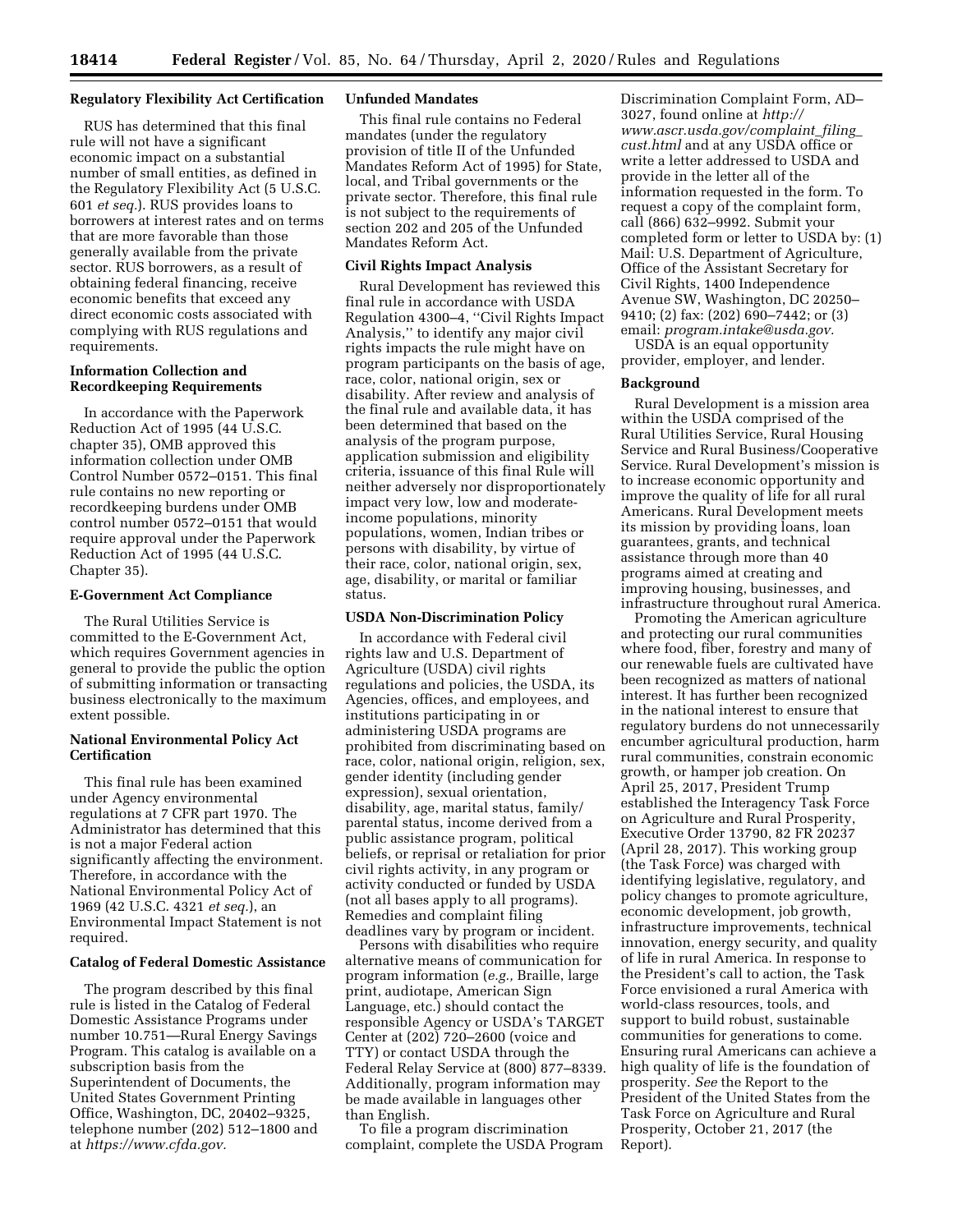RUS loan, loan guarantee, and grant programs act as a catalyst for economic and community development. By financing improvements to rural electric, water and waste, telecom and broadband infrastructure, RUS also plays a big role in improving other measures of quality of life in rural America, including public health and safety, environmental protection and conservation, and cultural and historic preservation.

Consistent with the above stated policy and under the authority of Section 6407 of the Farm Security and Rural Investment Act of 2002, as amended, the USDA, through the RUS, provides RESP loans to eligible entities that agree, in turn, to make loans to qualified consumers for energy efficiency measures, including cost effective energy storage and renewable energy systems. Eligible energy efficiency measures must be for or at a property or properties served by a RESP borrower and use commercially available technologies that would allow qualified consumers to decrease their energy use or costs through costeffective energy efficiency investments. Loans made by RESP borrowers under this program are repaid through a recurring service bill to the qualified consumer.

## **Assisting Rural Communities**

The purpose of the RESP is to help rural families and small businesses achieve cost savings by providing loans to qualified consumers through eligible entities to implement durable costeffective energy efficiency measures pursuant to 7 U.S.C. 8107a(a) of the RESP authorizing statute. Rurality was not defined in the statute and there is no cross-reference for an existing definition for ''rurality'' in another statute. Thus ''rurality'' was left to the Agency's discretion. The Agency has determined that the definition of ''rural'' in § 1719.2 of this rule will be ''any area that has a population of 50,000 or less inhabitants or any other area designated eligible by statute.'' The Agency believes this definition is appropriate for RESP because Congress, rather than amending the Rural Electrification Act of 1936 (RE Act) which is RUS's primary authority to facilitate financing for energy efficiency and renewable energy technologies in rural areas, intended the RESP to be a standalone program under Section 6407 of the Farm Security and Rural Investment Act of 2002, as amended. Although RUS makes loans for energy efficiency and renewable energy technologies in rural areas under the RE Act, the RESP was clearly intended as a separate distinct

program, providing additional authority to the Secretary for facilitating these types of technologies under RESP. This directive was further stressed, in the Consolidated Appropriations Act of 2018, where the Secretary was authorized to allow eligible RESP entities to offer loans to customers in any part of their service territory. And more recently, Section 732, Title 3, of the FY 2020 Appropriations, ''provided that the Secretary may allow eligible entities, or comparable entities that provide energy efficiency services using their own billing mechanism to offer loans to customers in any part of their service territory and to offer loans to replace a manufactured housing unit with another manufactured housing unit, if replacement would be more cost effective in saving energy.''

RUS acknowledges that there are several population thresholds to determine the rural nature of an area in order to participate in the multiple USDA Rural Development programs. Under the traditional RUS-Electric Program authorized by the RE Act, entities serving any area other than a city, town, or unincorporated area that has a population of greater than 20,000 inhabitants are eligible to participate in the program. The Administrator may also approve the use of loan funds to serve non-RE Act beneficiaries upon finding that it is necessary and incidental to the primary purpose of the loan. The Agency recognizes the distinct nature of the RESP and adopts a population threshold that enables more rural families and small businesses to achieve cost savings through energy efficiency investments.

In April 2017 President Trump issued the Presidential Executive Order on Promoting Agriculture and Rural Prosperity in America, Exec. Order No. 13790, 82 FR 20237 (April 25, 2017). The Executive Order charged the task force with identifying legislative, regulatory, and policy changes to promote economic development, job growth, energy security, infrastructure improvements and quality of life amongst others. In particular, it instructed the task force to identify the policy changes that remove barriers to economic prosperity and quality of life in rural America, advance the adoption of innovations and technology for agricultural production and long-term, sustainable rural development; empower the State, local, and tribal agencies that implement rural economic development, agricultural, and environmental programs to tailor those programs to relevant regional circumstances, and further the Nation's energy security by advancing traditional

and renewable energy production in the rural landscape.

Taking into account the above mentioned guiding principles, the Interagency Task Force on Agriculture and Rural Prosperity, in its Report to the President, predominantly considered nonmetropolitan counties (counties outside of Metropolitan Statistical Areas, as defined by the Office of Management and Budget (OMB)) when referring to rural areas. According to the OMB definition, the Metropolitan Statistical Areas include cities of 50,000 or more and counties connected to those cities through commuting. Furthermore, the 50,000 threshold is consistent with many of the Rural Development programs currently offering financial assistance in areas with populations of 50,000 or less inhabitants or that are rural in character, such as the Business and Industry Loan Guaranty Program and the Rural Energy for America Loan Guaranty Program.

The Report identified several indicators to promote rural prosperity in America, many of which can be supported with the RESP. High quality of life was identified as a foundational element of rural prosperity. One way to improve the quality of life is providing the necessary tools to utilities, energy service companies and similar entities so that they can provide the modern financing mechanisms and equipment that empower rural residents and businesses to take control of their energy use. The RESP enables those entities to access low-cost capital to carry out those activities. Economic development in rural communities was also identified in the Report as a key element to promote rural prosperity. Through RESP, small businesses in rural communities will be able to reduce their operational costs. This program also fosters the development of a workforce with transferable skills, capable of delivering energy efficiency services in diverse rural settings.

In light of the above stated policies and circumstances, the Agency will consider the term ''rural''—for RESP beneficiaries' purposes—as any area that has a population of 50,000 or less inhabitants or any other area designated eligible by statute.

# **Types of Eligible Borrowers**

RESP is made available to any public power district, public utility district, or similar entity, or any electric cooperative described in section 501(c)(12) or 1381(a)(2) of title 26, that borrowed and repaid, prepaid, or is paying an electric loan made or guaranteed by the Rural Utilities Service (or any predecessor agency) and any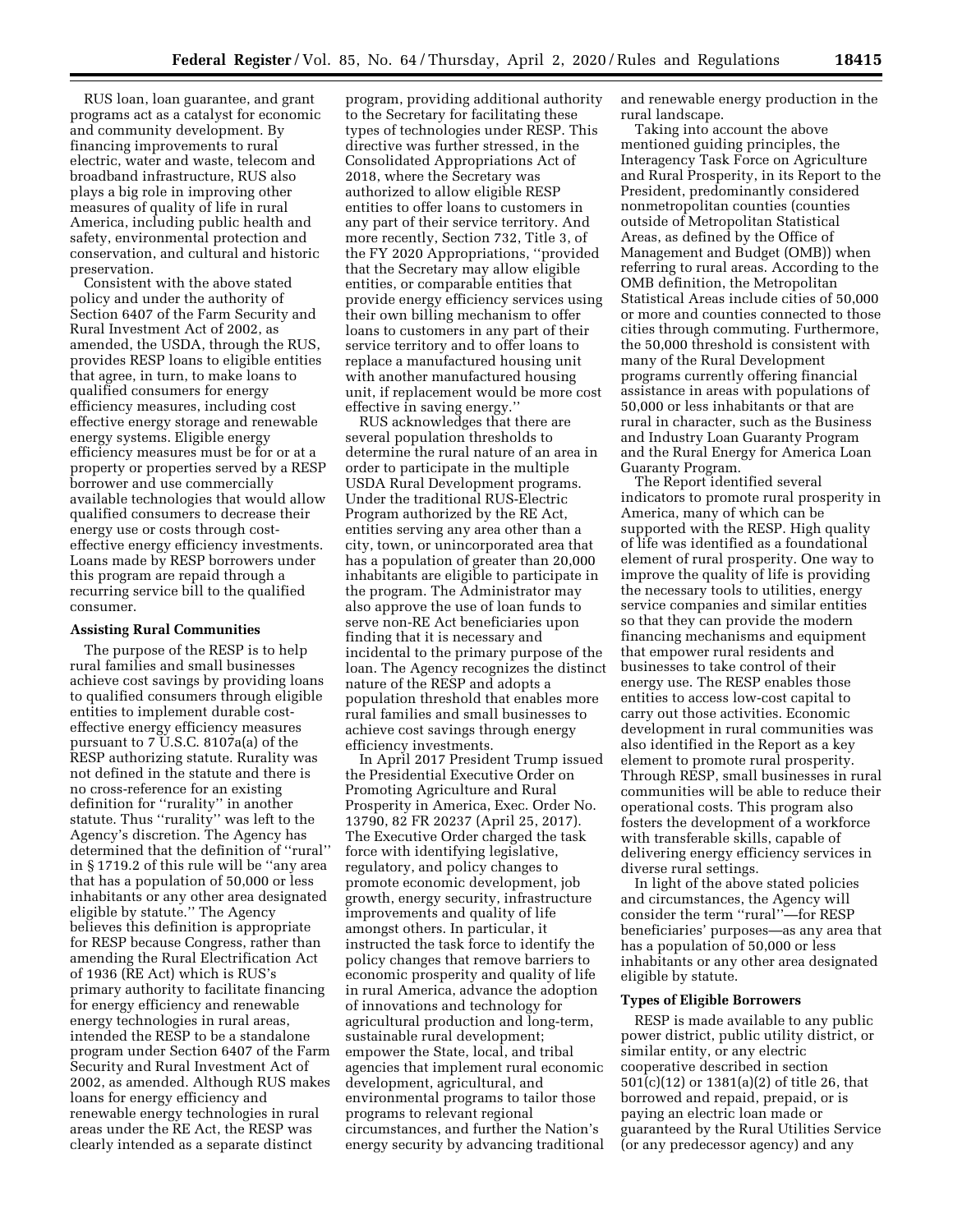entity primarily owned or controlled by one or more of those entities. In addition, the program is available to any other entity that is an eligible borrower of the Rural Electric Service, as determined under 7 CFR 1710.101 or a successor regulation.

Section 1710.101 provides that RUS makes loans to corporations, states, territories, and subdivisions and agencies thereof; municipalities; people's utility districts; and cooperative, nonprofit, limiteddividend, or mutual associations that provide or propose to provide: (1) The retail electric service needs of rural areas, or (2) the power supply needs of distribution borrowers under the terms of power supply arrangements satisfactory to RUS. This provision has been traditionally construed as referring to electric related services through utilities in rural areas.

In addition, the original implementing statute provided that loans from the RUS borrower to the qualified consumers had to be repaid through charges added to the electric service bill for the property, or at which, the energy efficiency measures were implemented or would be implemented. The Agriculture Improvement Act of 2018 replaced the term ''electric'' with the term ''recurring'' service bill, effectively expanding the reach of the program to a diverse set of energy efficiency initiatives.

The Agency recognizes that states have arranged different and diverse approaches and mechanisms to deliver energy efficiency programs. The evolution and restructuring of the electric industry and the broader efforts to save energy across the utility sector have led some states to look to specialized entities and other utilities to administer energy efficiency programs. Some jurisdictions have assigned the implementation of energy efficiency programs to state government entities or quasi-public organizations or entered into agreements with non-profits or private entities to deliver the energy efficiency services. States have compelling reasons to facilitate energy efficiency in rural areas since research shows that rural households in America spend 40 percent more on their energy bills than households in metropolitan areas. Energy efficiency upgrades have the potential of reducing as much as 25 percent of the energy burden in rural households. Alleviating the energy burden in rural America has the potential of improving the quality of life and promoting economic development in our rural communities.

In recognition of the multiple and distinct models and mechanisms that have been developed by the states to deliver energy efficiency programs as the energy industry has evolved, the amendments to the program introduced by the Agriculture Improvement Act of 2018, and to fulfill the goals set forth in Executive Order 13790 of removing the barriers to economic development and quality of life in rural America, the Agency is amending § 1710.101 to meet the purposes of RESP. Section 1710.101 has been revised to recognize that corporations, states, territories, and subdivisions and agencies thereof; municipalities; people's utility districts; and cooperative, nonprofit, limiteddividend, or mutual associations that provide or propose to provide eligible purposes under the Rural Energy Savings Program, including energy efficiency, renewable energy, energy storage or energy conservation measures are considered eligible entities.

# **Eligible Activities and Energy Efficiency Measures**

Eligible entities that participate in RESP need to submit with their loan application a list of energy efficiency measures that will be implemented with a RESP loan funds. The eligible entity may update the list of the energy efficiency measures from time to time upon approval of the Administrator to account for newly available efficiency technologies. RESP loan funds will only be approved to fund projects where commercially available technologies are used to increase energy efficiency (including cost-effective on- and off-grid renewable energy technologies or energy storage systems).

In § 1719.9 of this rule, the Agency has outlined a series of energy efficiency measures that will be eligible under the program. This list is not exhaustive. The Agency recognizes the dynamic nature and frequent evolution of the energy efficiency technologies and applications that could benefit the RESP beneficiaries. To avoid depriving rural communities from commercialized technological innovations in energy efficiency, energy storage, and renewable energy applications, the Agency may update the acceptable energy efficiency measures, adjust, and clarify the scope of the eligible activities by amending this rule from time to time. RUS will welcome innovative solutions to deliver durable cost-effective energy efficiency measures in our rural communities if they are consistent with the statutory requirements of the program. Consideration will be given to the payback period of those solutions.

## **Measurement and Verification**

RESP loans require eligible entities to implement an appropriate measurement and verification (M&V) plan, addressed in § 1719.10 of this rule, to ensure the effectiveness of the energy efficiency loans and the avoidance of conflicts of interest in carrying out their energy efficiency programs.

Our experience in RESP shows that energy efficiency programs using RESP loan funds target multiple customer classes with a wide variety of energy efficiency project profiles. The eligible entities or their designees, will have to exercise professional judgment in developing their M&V plans. Considering the circumstances, it is in the best interest of RESP to facilitate a framework upon which the eligible entities or their designees, can exercise professional judgement in developing their M&V plans. The M&V plans will need to be based on generally accepted principles and apply the best practices of the industry, using reliable data, reasonable assumptions and verifiable analytical methodologies. In developing the M&V plans, eligible entities are expected to exercise professional judgment in attaining the satisfactory level of effort needed to quantify and verify the energy savings. The nature, scope, and complexity of the energy efficiency measures and activities will dictate the level of effort so that it can be commensurate with the project capital investment and the risk of miscalculating the savings. In other words, the value of the information provided by the M&V activities is appropriate to the value of the project itself. The goal for each project ought to be balancing the uncertainty in reporting the savings values with the cost of the measuring and verifying those saving values.

In general, the Agency will consider M&V plans from eligible entities that apply any of the following techniques to measure, calculate and report the savings:

1. The retrofit isolation with key parameter measurement whereby measurements will be taken at the component or system level for the baseline and the retrofit equipment, including the key performance parameters that define the energy use of the energy reduction measure.

2. The retrofit isolation with all parameter measurement whereby shortterm, periodic or continuous measurements of baseline and postretrofit use is taken at the component or system level and saving values will result from the analysis of the baseline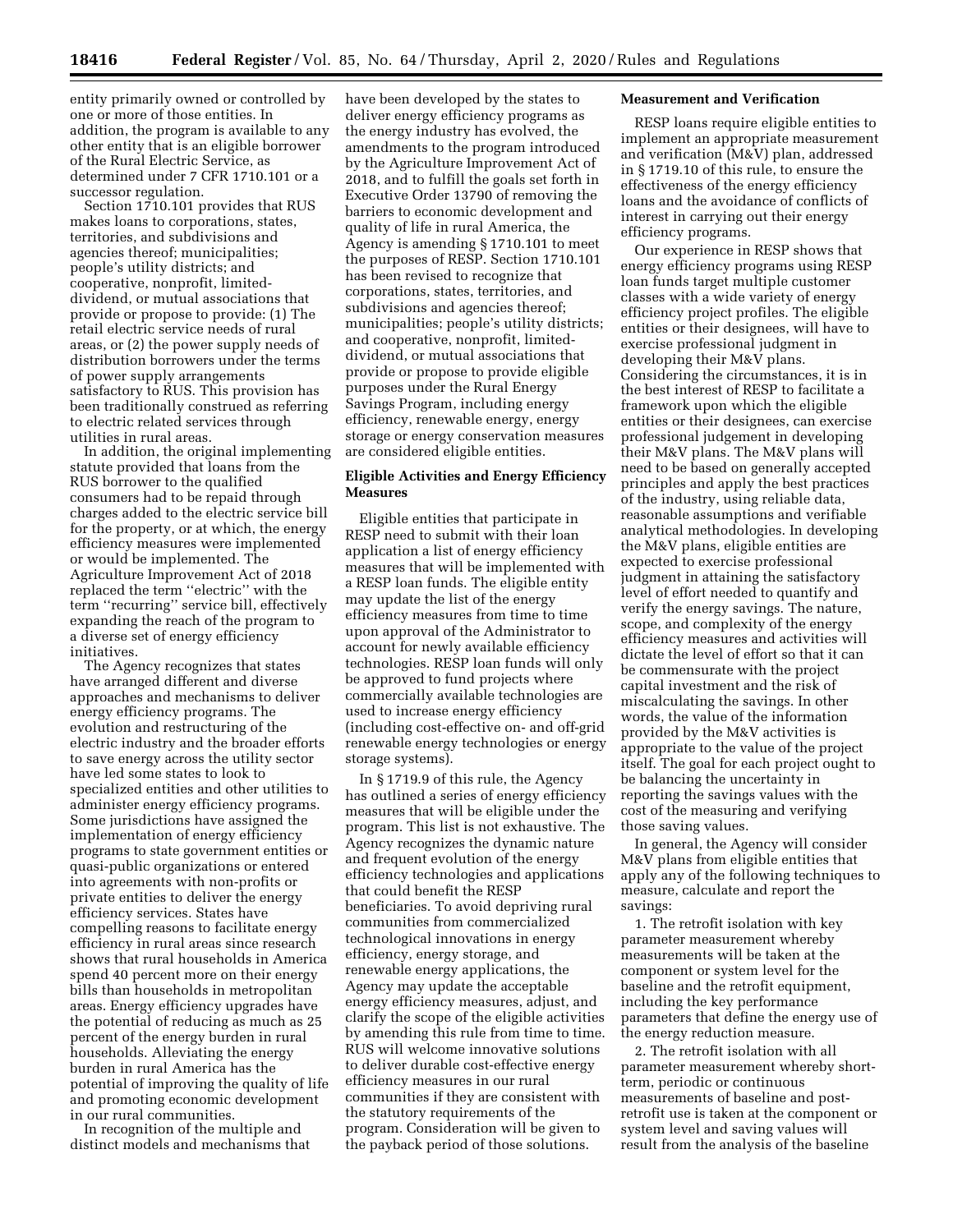and reporting-period energy use (or proxies of energy use).

3. The whole facility measurement whereby the whole facility energy use or sub-facility level energy use is continuously measured during the baseline and post-retrofit period. The analysis of the baseline and post-retrofit energy use will be used to determine the savings.

4. The calibrated simulation where computer simulations are used to model energy performance of the whole facility and the model is calibrated with actual billing data from the facility.

5. Applying deemed savings values and calculations when reference to technical resource manuals upon which the savings values and calculations are based is available and adequate mechanisms to ensure that such values and calculations are maintained up to date.

The Agency considers that deemed savings is a reasonable mechanism to quantify the energy savings in certain projects where the performance of commercially available technology and related energy efficiency measures are well known, accepted in the industry and documented with repeatable results.

In those above circumstances, requiring costly and sophisticated measurement activities are unlikely to produce a meaningful difference in the expected savings while significantly increasing the cost of the project. It could further jeopardize an otherwise cost-effective energy efficiency project. A material cost increase in a project as a result of measurement and verification activities that do not significantly reduce the risk of miscalculating the energy savings, would unreasonably limit the access to energy efficiency measures that the RESP aims to support. In accepting M&V plans based on deemed savings, the Agency will be taking into consideration applicable technical resource manuals, M&V studies performed by entities like the eligible entity, or such other M&V analysis reasonably applicable to the conditions in the area where the energy efficiency measures will be implemented.

# **Auditing and Accounting Requirements**

Section 6303 of The Agriculture Improvement Act of 2018 (Pub. L. 115– 334) amended the RESP and required the Agency ''to take the appropriate steps to streamline the accounting requirements on [RESP] borrowers . . . while maintaining adequate assurances of the repayment of the loans.'' Auditing and accounting requirements are found in § 1719.13 of this rule.

As a lending program, the Agency monitors the borrowers' ability to repay their indebtedness to the Federal Government. In order to provide a standardized method to carry out the Agency's responsibility, borrowers are required to adopt and follow systems of accounts based on the generally accepted accounting principles in the United States of America (GAAP). The Agency further requires the financial statements to be audited to ensure that information upon which decisions will be made are based on legitimate data.

Traditional RUS-Electric Program borrowers follow 7 CFR 1767, the RUS Uniform Systems of Accounts-Electric, and submit annual audited comparative financial statements in accordance with 7 CFR part 1773. Audits are required to follow Generally Accepted Governmental Auditing Standards (GAGAS) as set forth by the Comptroller General of the United States and the provisions of 2 CFR part 200, subpart F. These requirements are material covenants in the existing loan contracts executed by the RUS borrowers and these existing RUS borrowers that apply for RESP loans will be required to continue to comply with these provisions in their existing loan documents.

The Agency acknowledges that there may be eligible entities interested in participating in RESP that are not bound by existing loan contracts with RUS and thus are not familiar with the RUS Uniform Systems of Accounts-Electric. There also may be provisions of the RUS Uniform Systems of Accounts-Electric that do not apply in the context of certain eligible entities' business models.

In the interest of balancing the statutory mandate and preserving the integrity of the portfolio and taxpayer's money, the Agency will accept systems of accounts based on GAAP as the baseline standard for new and RESP borrowers. The Agency will consider reasonable proposals of RESP borrowers to streamline the accounting requirements only if such proposals afford the Agency adequate mechanisms to ensure the full and timely repayment of the RESP loan.

RESP borrowers will be required to prepare and furnish to RUS, at least once during each 12- month period, a full and complete audited financial report. RESP borrowers must also comply with the requirements of 2 CFR part 200, subpart F. As noted above, RESP borrowers with existing RUS loans must continue to comply with the auditing requirements in their existing RUS loan documents. The Administrator may modify the audit

requirements for RESP Borrowers if in his or her judgement it is necessary to satisfy RESP Program goals.

# **Application Process and Agency Review**

The application process in RESP is comprised of two steps. In the initial step, an entity interested in RESP will submit a Letter of Intent as described in § 1719.5 of this rule. The Letter of Intent will be a brief description of the proposed energy efficiency program and a description of the prospective RESP applicant. RUS will consider the letters of intent in the order they are received and will review it to determine if the Applicant and the proposed project are eligible to participate in the program as well as to whether the Applicant's financial condition will allow it to complete the application process and successfully repay the loan. At this stage of the process the Applicant is expected to provide a brief overview of its energy efficiency program and its financial status in enough detail for RUS to make a determination that the potential borrower is likely to successfully complete a loan application. A successful Letter of Intent will be followed by an invitation to proceed with a complete loan application. In the interest of avoiding unnecessary time and effort, and expenses on behalf of the Applicant, RUS will only consider complete loan applications from entities that have been officially invited to proceed with a loan application.

In reviewing RESP loan applications, the Administrator will assess the Applicant's ability to repay the loan in full and its ability to meet all other obligations and will also review its past performance as well as its determination to satisfy its obligations. The Administrator will also consider the financial resources retained by the Applicant to provide for a cushion against unexpected losses. In addition, the Agency will consider the adequacy of the collateral to ensure the interest of the government is sufficiently protected and secured. In approving a RESP loan, the Agency will review the energy efficiency program implementation and the proposed M&V methods and activities.

#### **Loan Closing**

Upon approval of a RESP loan, the Applicant will be notified by written notification through a conditional commitment letter. This notification will be a RESP loan offer and will include all the terms and conditions considered necessary by the Administrator to make the RESP loan. The conditional commitment letter will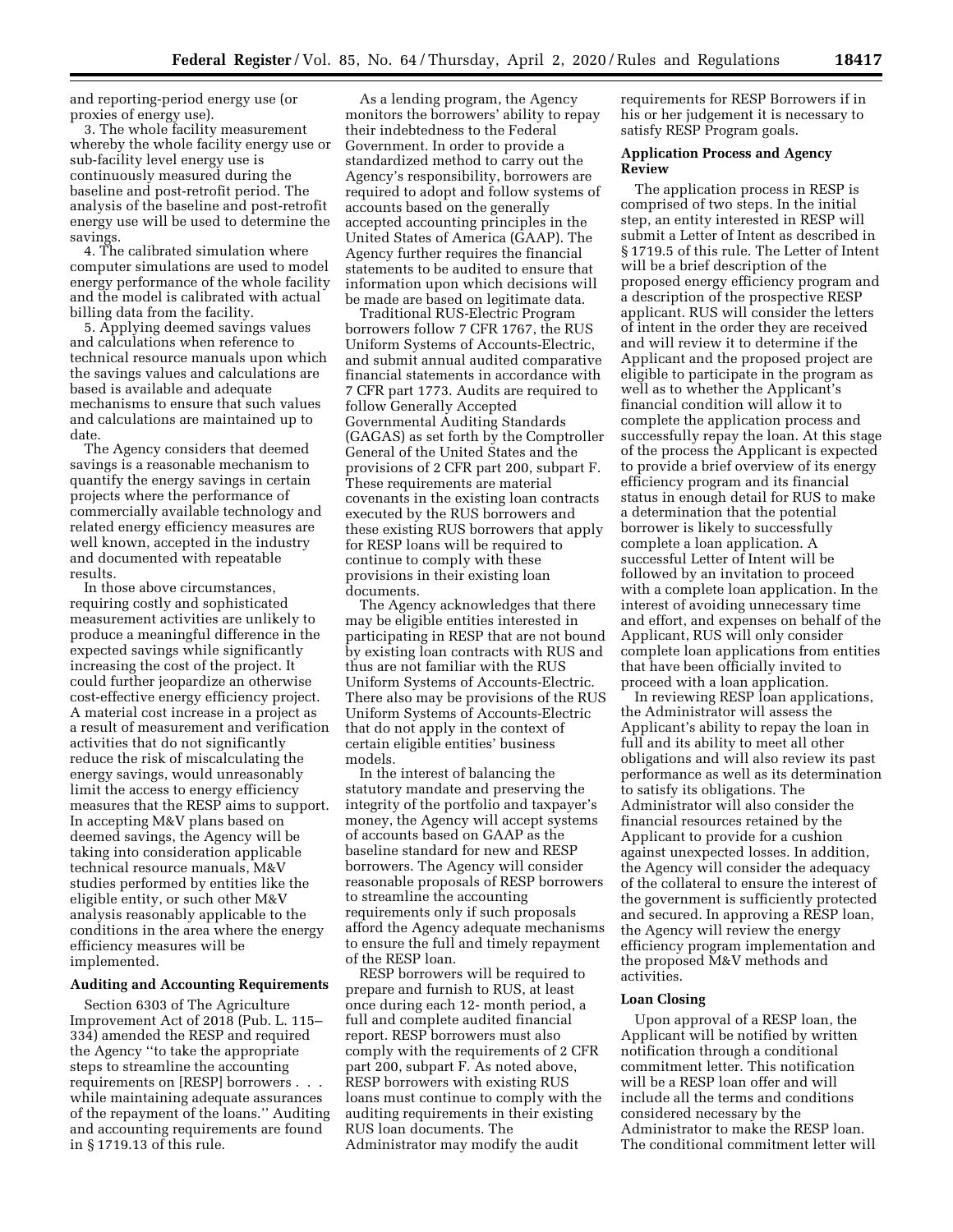indicate the steps the RESP applicant will need to take to inform RUS of its intent to meet the stated loan conditions and will also include further loan closing instructions.

# **Federal Register Notices**

To implement this Part, the Agency will publish at least an annual **Federal Register** notice. Each notice will address the following items as necessary:

*Funding Availability.* The Agency will issue notices each year specifying the amount of funds available for RESP loans. Notices may also include funding priorities and application periods.

*Program Changes.* If there are any changes to the RESP Program, this rule will be amended accordingly.

## **Request for Comments**

Since its inception in 2016, the RESP has evolved. New and clarifying authorities have been added to the program including changes made by the Agriculture Improvement Act of 2018 (2018 Farm Bill) (Pub. L. 115–334) which reauthorized the implementation of the RESP. Title VI, subtitle C, Section 6303 of the 2018 Farm Bill introduced several amendments to Section 6407 of the Farm Security and Rural Investment Act of 2002 (7 U.S.C. 8107a). These changes include an increase in the maximum interest rate RUS eligible borrowers may charge to their qualified consumers, streamlining the accounting requirements, and the use of a recurring bill to the qualified consumer as a repayment mechanism for the RUS borrowers.

To enhance program delivery, the Agency seeks input from the public on this rule. The Agency will follow this final rule which affords the public an opportunity to comment, with a subsequent final rule which will be published in the **Federal Register**.

#### **List of Subjects**

Electric power, Grant programsenergy, Loan programs-energy, Reporting and recordkeeping requirements, Rural areas.

Therefore, for reasons set forth in the preamble, chapter XVII, title 7, the Code of Federal Regulations is amended as follows:

# **PART 1710—GENERAL AND PRE– LOAN POLICIES AND PROCEDURES COMMON TO ELECTRIC LOANS AND GUARANTEES**

■ 1. The authority citation for part 1710 continues to read as follows:

**Authority:** 7 U.S.C. 901 *et seq,* 1921 *et seq.,* 6941 *et seq.* 

■ 2. In § 1710.101, revise (a)(2) and add new paragraph (a)(3) to read as follows:

# **§ 1710.101 Types of eligible borrowers.**

 $(a) * *$ (2) The power supply needs of distribution borrowers under the terms of power supply arrangement satisfactory to RUS, or

(3) Eligible purposes under the Rural Energy Savings Program, including energy efficiency, renewable energy, energy storage or energy conservation measures and related services, improvements, investments, financing or relending.

■ 3. Add part 1719 to read as follows:

# **PART 1719—RURAL ENERGY SAVINGS PROGRAM**

## **Subpart A—General Provisions**

Sec.<br>1719.1

- Purpose.
- 1719.2 Definitions.
- 1719.3 Policy.

# **Subpart B—Application, Submission and Administration of RESP Loans**

1719.4 Eligibility.

- 1719.5 Application process and required information.
- 1719.6 Agency review.
- 1719.7 Conditional commitment letter and loan closing.
- 1719.8 Loan provisions. 1719.9 Eligible activities and energy efficiency measures.
- 1719.10 Measurement and verification.
- 1719.11 Compliance with USDA
- departmental regulations, policies, and other federal laws.
- 1719.12 Reporting.
- 1719.13 Auditing and accounting requirements.

**Authority:** 7 U.S.C. 8107a (Section 6407).

# **Subpart A—General Provisions**

#### **§ 1719.1 Purpose.**

This part establishes policies and procedures for the implementation of the Rural Energy Savings Program (RESP) under Section 6407 of the Farm Security and Rural Investment Act of 2002, as amended, by the Rural Utilities Service (RUS). It is the purpose of this part to help rural families and small businesses achieve cost savings by providing loans through eligible entities to qualified consumers to implement durable cost-effective energy efficiency measures.

# **§ 1719.2 Definitions.**

The following definitions apply to subparts A and B of this part and must have the following meanings for purposes of the Rural Energy Savings Program:

*Administrator* means the Administrator of the Rural Utilities Service, an agency under the Rural Development mission area of the United States Department of Agriculture.

*Applicant* means an Eligible entity interested in applying for a RESP loan that is planning to submit a Letter of Intent.

*Commercial technology* means equipment, devices, applications, or systems that have a proven, reliable performance and replicable operating history specific to the proposed application. The equipment, device, application or system is based on established patented design or has been certified by an industry-recognized organization and subject to installation, operating, and maintenance procedures generally accepted by industry practices and standards. Service and replacement parts for the equipment, device, application or system must be readily available in the marketplace with established warranty applicable to parts, labor and performance.

*Completed loan application* means an application containing all information required by RUS to approve a loan and that is materially complete in form and substance satisfactory to RUS within the specified time.

*Conditional commitment letter* means the notification issued by the Administrator to a RESP Applicant advising it of the total loan amount approved for it as a RESP borrower, the acceptable security arrangement, and such controls and conditions on the RESP borrower's financial, investment, operational and managerial activities deemed necessary by the Administrator to adequately secure the Government's interest. This notification will also describe the accounting standards and audit requirements applicable to the transaction.

*Conflict of interest* means a situation or situations, event or series of events, that taken together or separately undermine an individual's judgement, ability, or commitment to providing an accurate, unbiased, fair and reliable assessment, or determination about the cost effectiveness of the Energy efficiency measures, due to self-interest or if such judgement, ability, commitment or determination cannot be justified by the prevailing and sound application of the generally accepted standards and principles of the industry.

*Deemed savings* means the per-unit energy savings values that can be claimed from installing specific measures under specific operating situations. Savings are based on stipulated values stemming from historical and verified data, derived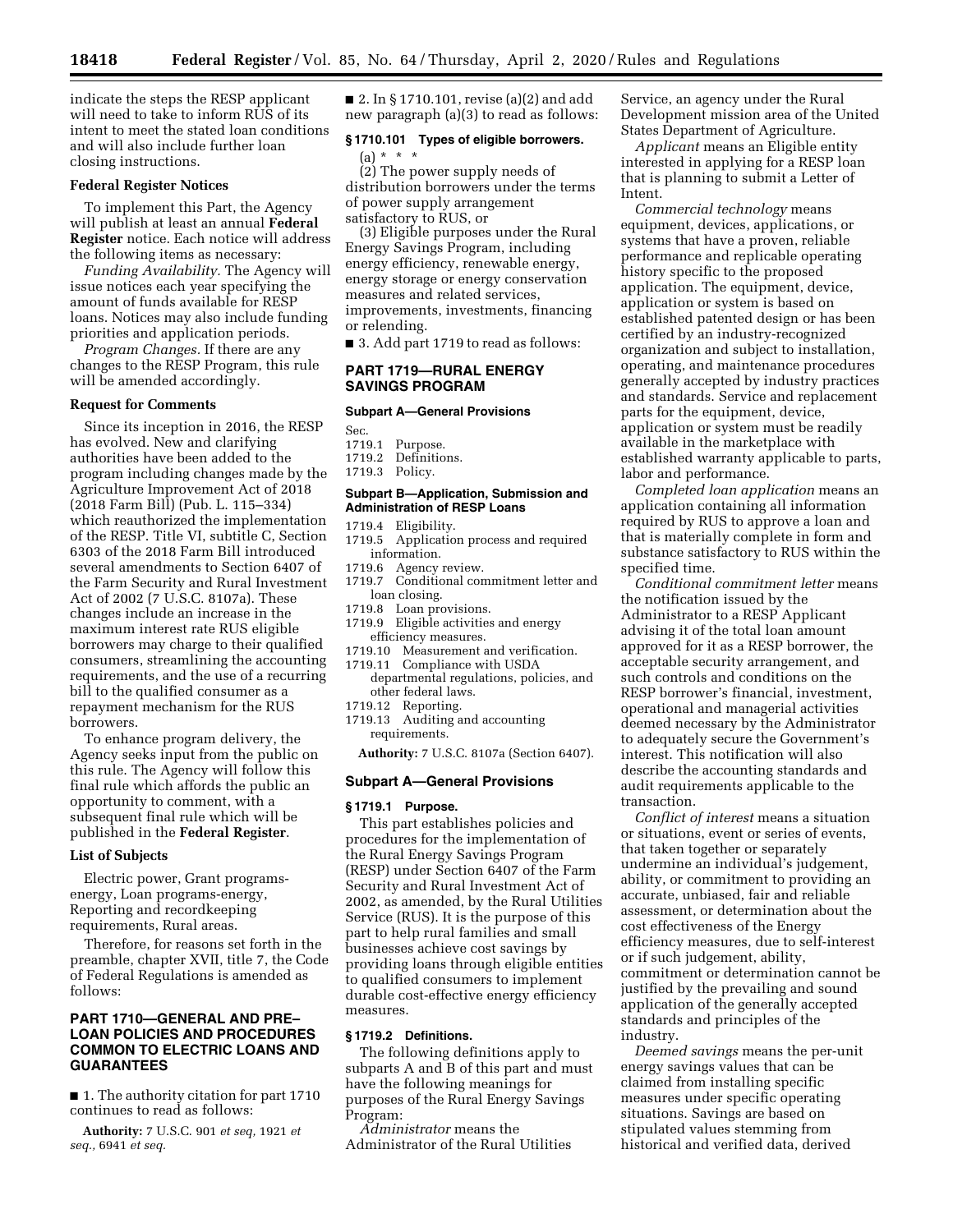from research of historical savings values from typical projects.

*Deemed savings calculations* means standardized algorithms to calculate energy savings applicable to welldefined energy efficiency measures that have documented and consistent savings values.

*Eligible entity* means an entity described in § 1719.4.

*Energy audit* means an analysis of the current energy usage or costs of a Qualified consumer with the goal of identifying opportunities to enhance energy efficiency. The activity should result in an objective standard-based technical report containing recommendations on the Energy efficiency measures to reduce energy costs or consumption of the Qualified consumer and an analysis of the estimated benefits and costs of pursuing each recommendation in a payback period not to exceed the loan term to the Qualified consumer. The analysis must meet professional and industry standards and be commensurate to the complexity of the project.

*Energy efficiency measures* (EE measures) means for or at property served by an Eligible entity, structural improvements and investments in costeffective, commercial technologies to increase energy efficiency (including cost-effective on- or off-grid renewable energy or energy storage systems).

*Energy efficiency program* (EE Program) means a program set up by an Eligible entity to provide financing to Qualified consumers so that they can implement durable cost-effective Energy efficiency measures.

*Financial feasibility* means an Eligible entity's capacity to generate enough revenues to cover its expenses, sufficient cash flow to service its debts and obligations as they come due, and meet the financial ratios set forth in the applicable loan documents.

*Government* means the Federal Government.

*GAAP* means the generally accepted accounting principles in the United States of America as issued by the Financial Accounting Standards Board (FASB) in the Accounting Standards Codification (ASC).

*Implementation Work Plan or EE Program Implementation Work Plan (IWP)* means an Implementation work plan that meets the requirements listed in § 1719.5(b)(3)(i)(F).

*Invitation to proceed* means the written notification issued by RUS to the Eligible entity acknowledging that the Letter of Intent was received and reviewed, describing the next steps in the application process, and inviting the Eligible entity to submit a complete loan application.

*Key performance indicators* mean the set of measures that help an entity to determine if it is reaching its performance and operational goals. These indicators can be both financial and non-financial.

*Letter of Intent* means a signed letter issued by an Applicant notifying RUS of its intent to apply for a RESP loan and addressing all the elements identified in  $§ 1719.5(b)(2).$ 

*Loan to a Qualified consumer* means a transaction by which an RUS borrower makes RESP funds available to a Qualified consumer for the purpose of implementing Energy efficiency measures at a property or for the property of a Qualified consumer to increase energy efficiency on the condition that the RUS borrower will be able to collect the funds made available to the Qualified consumer.

*Manufactured home* means a structure that is transportable, built on a permanent chassis and designed to be used as a dwelling that meets the U.S Department of Housing and Urban Development definition set forth in 24 CFR 3280.2 or a successor rule.

*Measurement and Verification (M&V*) means the process of quantifying the energy and cost savings resulting from the improvements in an energyconsuming system or systems.

*Multi-tier Agreement* means an agreement entered into by the RESP applicant that complies with the Rural Development's Environmental Policies and Procedures, pursuant to 7 CFR part 1970 or its successor regulation.

*Qualified consumer* means a consumer served by an Eligible entity that has the ability to repay a loan made by a RESP borrower under the RESP program, as determined by the Eligible entity.

*RESP applicant means* an Eligible entity that has received a written Invitation to proceed from RUS to apply for a RESP loan.

*RESP borrower* means an Eligible entity with an approved RESP loan as evidenced by duly executed RESP loan documents.

*Rural,* for purposes of 7 U.S.C. 8107a(a), means any area that has a population of 50,000 or less inhabitants or any other area designated eligible by statute.

*Small business* means an entity that is in accordance with the Small Business Administration's (SBA) small business size standards found in 13 CFR part 121.

*Special advance* means an advance, not to exceed 4 percent of the total approved loan amount, that a RESP borrower may request to defray the

startup costs of establishing a new EE Program.

*Start-up costs* mean amounts paid or incurred for:

(1) Creating or implementing an active EE program; or

(2) Investing in the integration of an active EE Program. Start-up costs may include, but are not limited to, amounts paid or incurred in the analysis or survey of potential markets, products such as software and hardware, labor supply, consultants, salaries and other working capital directly related to the creation or enhancement of an EE Program consistent with RESP.

*Technical Resource Manual (TRM)*  means a resource document that includes information used in program planning and reporting of EE Programs. A TRM may include savings values for measures, engineering algorithms to calculate savings, impact factors to be applied to calculated savings, foundational documentation, specified assumptions, and such other pertinent information to support the calculation of measure and program savings and the application of such values and algorithms in appropriate applications.

## **§ 1719.3 Policy and Federal Register Notices.**

(a) Eligible entities (see § 1719.2 and § 1719.4) are permitted to participate in the Rural Energy Saving Program on the condition that loan funds will be used to make loans to Qualified consumers for the purpose of implementing EE measures.

(b) The Agency will issue annual **Federal Register** notices each year specifying the amount of funds available under this Part. Notices may also include program priorities and loan application periods. The Administrator in setting funding priorities and application periods may consider the amount of available funds, the nature and amount of unfunded loan applications, prior commitments, Agency resources, Agency priorities and policy goals, and any other pertinent information.

(c) In making loans under this Part, the Administrator may consider a proposed EE Program's effect on existing RUS borrowers and the integrity of the RUS portfolio and deny or limit approval of a specific RESP loan application on that basis if it is determined that such requested loan would have a negative effect on existing RUS or RESP borrowers or the RUS loan portfolio.

(d) The Administrator may, on a caseby-case basis, grant an exception to any requirement or provision of this subpart provided that such an exception is in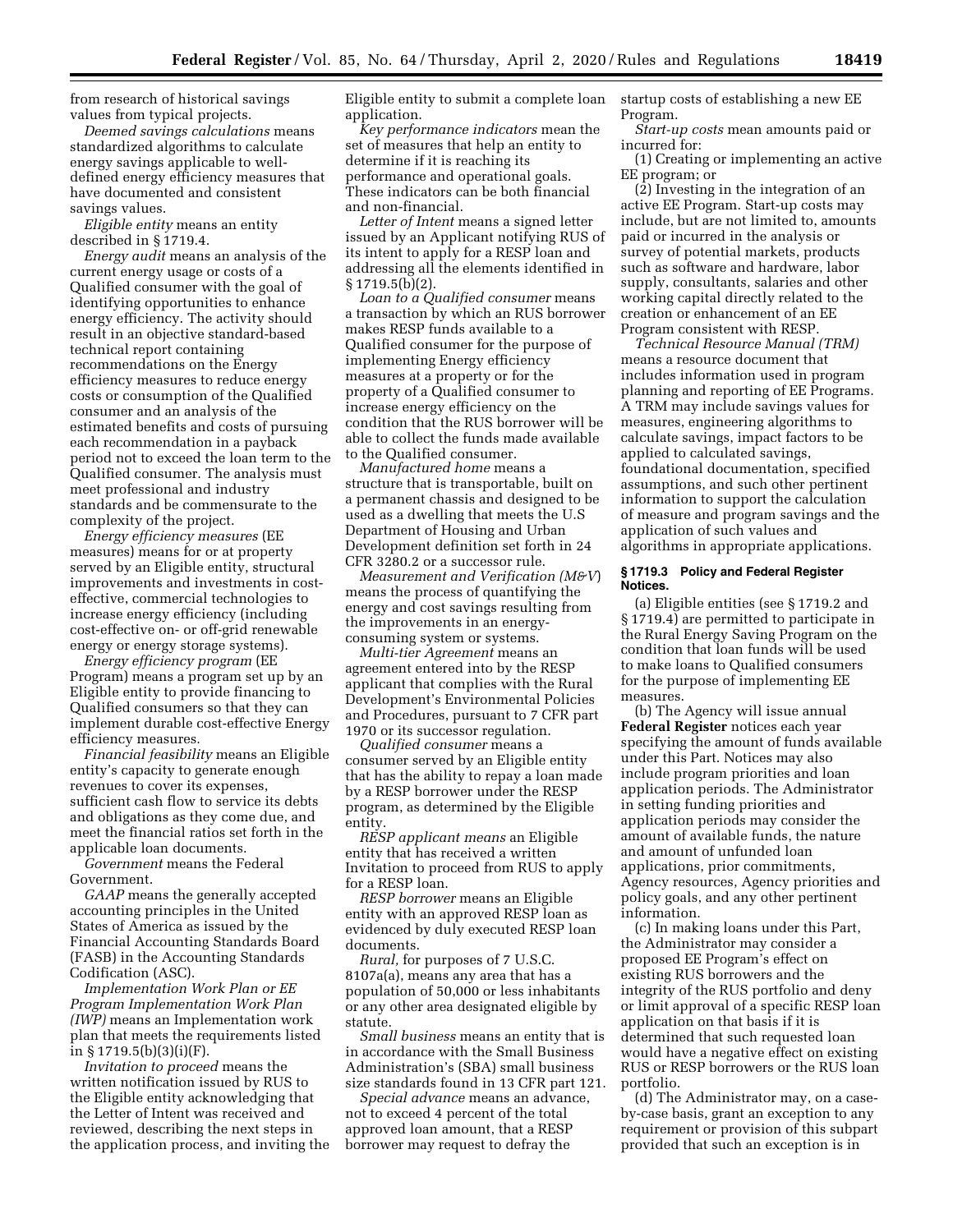the best financial interests of the Federal government. Exercise of this authority cannot be in conflict with applicable law.

(e) With regard to the rules of grammatical construction, unless the context otherwise indicates, ''includes'' and ''including'' are not limiting, and "or" is not exclusive.

## **Subpart B—Application, Submission and Administration of RESP Loans**

#### **§ 1719.4 Eligibility.**

Under this subpart, Eligible entities for the RESP include:

(a) Any public power district, public utility district, or similar entity, or any electric cooperative described in section 501(c)(12) or 1381(a)(2) of the Internal Revenue Code of 1986, that borrowed and repaid, prepaid, or is paying an electric loan made or guaranteed by the Rural Utilities Service (or any predecessor agency);

(b) Any entity primarily owned or controlled by one (1) or more entities described in paragraph (a) of this section; or

(c) Any other entity that is an eligible borrower of the Rural Utilities Service, as determined under 7 CFR 1710.101.

## **§ 1719.5 Application process and required information.**

(a) *General.* The following are general provisions for the application process:

(1) The RUS, from time to time and subject to appropriations, will notify the public specifying funding priorities, funding availability, and deadlines.

(2) Complete applications for loans to Eligible entities will be processed pursuant to the provisions in this Part and on a first-come-first served basis until the funding appropriated to the program is fully obligated.

(3) The submittal of a Letter of Intent is required to participate in the program. The letters of intent will be queued as they are received. If it advances program and policy goals, RUS may consider loan applications from Eligible entities that have submitted Letters of Intent under prior funding announcements but that were not invited to proceed with a loan application.

(4) Upon review of the Letter of Intent, RUS may issue an Invitation to proceed with a loan application. RUS reserves the right to notify the Applicant in the queue that the amount of financing RUS will consider for a loan is below the level sought in the Letter of Intent. In making this consideration, RUS will consider overall RUS program objectives or budgetary constraints. An Invitation to proceed with the loan application issued by RUS is not to be deemed as an offer by RUS.

(5) A RESP applicant will have up to ninety (90) days to complete the documentation for a complete loan application. The ninety (90) day timeframe will begin on the date the RESP applicant receives RUS' Invitation to proceed. If the deadline to submit the completed loan application falls on Saturday, Sunday, or a Federal holiday, the application is due the next business day.

(6) The Administrator may grant an extension of time to complete the documentation required for an application if, in the Administrator's sole judgment, the interest of the program would be advanced by the extension.

(7) RUS may limit the number of applications it will consider in the same funding cycle from the same Applicant or combine applications from a single entity.

(b) *Application process.* The application process consists of the following two steps:

(1) An Applicant seeking financing must submit a Letter of Intent to be considered under this Part.

(2) The Letter of Intent must include the following information:

(i) Legal name and status of the entity seeking financing under this Part and its address and principal place of business.

(ii) The Applicant's tax identification number, SAM Managed Identifier (SAMMI), Dun and Bradstreet (DUNS) number, and such similar information as it may be subsequently amended or required for federal funding.

(iii) A statement indicating if the Applicant is a current or a former RUS borrower.

(iv) A description of the service territory.

(v) Value of the net assets, including any information as to whether the Applicant has been placed in receivership, liquidation, or under a workout agreement or whether the Applicant has declared bankruptcy or has had a decree or order issued for relief in any bankruptcy, insolvency or other similar action over the last 10 years. The Applicant must submit a copy of its balance sheet and income statements for the last 3 years. If applicable, the Applicant must provide the balance sheet and income statements for the last 3 years of the entity or entities providing equity or security for the RESP loan together with an explanation of the legal relationship among the entities.

(vi) Identification of a point of contact and provide contact information.

(vii) Description of the program or projects expected to be financed with the RESP loans funds. This description must not exceed five (5) pages (size 8.5 x 11). RUS reserves the right not to consider Letters of Intent where the project description exceeds five (5) pages. The description should include the following:

(A) Description of the service to be provided to Qualified consumers.

(B) Identity of the staff or contractors that will be implementing the EE Program and their credentials.

(C) A summarized version of the expected IWP addressing the following elements:

(*1*) The marketing strategy.

(*2*) The relending process.

(*3*) A brief description of the processes, procedures, and capabilities to quantify and verify the reduction in energy consumption or decrease in the energy costs of the Qualified consumers.

(*4*) A list of eligible EE measures expected to be implemented. An Applicant with an existing EE Program in place by April 8, 2014, may describe the EE measures, its IWP, and its M&V plan for the existing program in its Letter of Intent to expedite the application process.

(viii) The Applicant must provide evidence of its key performance indicators for the 5 complete years prior to the submission of the loan application if the total loan amount exceeds \$5 million.

(3) Instructions on how to submit the loan application package will be included in the RUS Invitation to proceed to the RESP applicant. RUS will timely schedule an initial conference call with the RESP applicant to discuss the elements of the loan application.

(i) Content of the application package includes the following:

(A) A signed cover letter from the RESP applicant's General Manager or highest-ranking officer requesting RESP loan funds to make loans to Qualified consumers for the purpose of implementing EE measures.

(B) A signed copy of the board resolution or applicable authorizing document approving and establishing the EE Program and authorizing the Eligible entity to take a RESP loan.

(C) The RESP applicant must provide the Applicant's articles of incorporation or other applicable organizational documents currently in effect, as filed with the appropriate state office, setting forth the RESP applicant's corporate purpose; and the RESP Applicant must also provide the bylaws or other applicable governing documents currently in effect, as adopted by the RESP applicant's applicable governing body. RESP applicants that are active RUS borrowers may comply with this requirement by notifying RUS in writing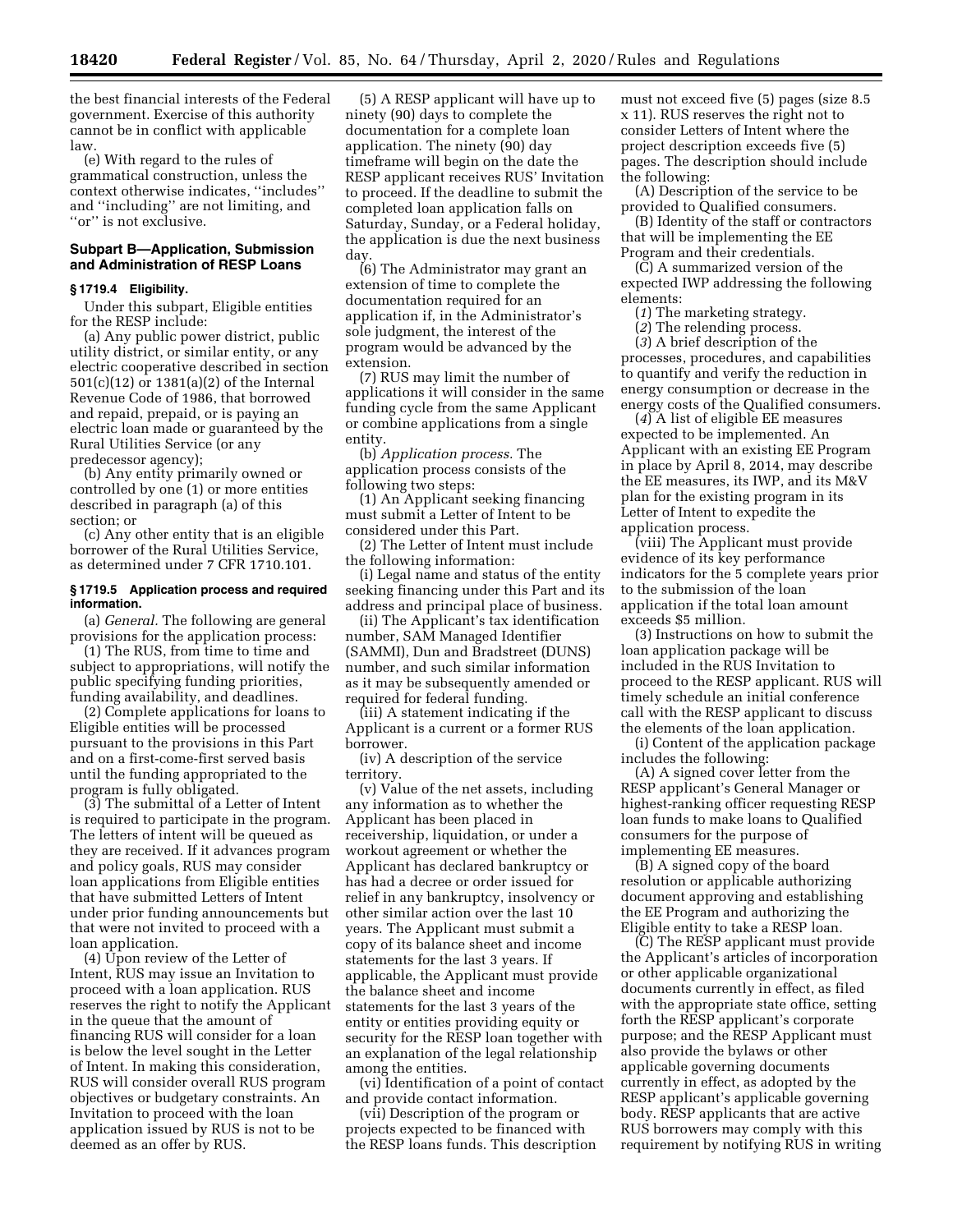that there are no material changes to the documents already on file with RUS.

(D) A copy of the duly executed Multi-Tier Action Environmental Compliance Agreement (Multi-Tier Agreement) consistent with Rural Development's Environmental Policies and Procedures, 7 CFR part 1970 or its successor regulation. A copy of the Multi-tier Agreement will be provided to the RESP applicant with the Invitation to proceed and the requirements of § 1970.55 will be discussed with the RESP applicant in the initial conference call. Activities and investments listed in the IWP must match the activities and investments identified in the Multi-tier Agreement executed between RUS and the RESP applicant. Additional RUS environmental review will be required if the RESP applicant pursues additional or different activities other than the ones listed in the Multi-tier Agreement. If funded, a RESP borrower would be responsible for performing and documenting environmental reviews consistent with § 1970.55.

(E) A financial forecast approved by the applicable governing body of the RESP applicant in support of its loan application. The financial forecast must cover a period of at least 10 years and must demonstrate that the RESP applicant's operation is economically viable and that the proposed loan is financially feasible. RUS may request additional information or projections for a longer period, if RUS deems such supplemental data necessary based on the financial structure of the RESP Applicant or necessary to make a determination regarding loan feasibility. A RESP applicant must, after submitting a loan application, promptly notify RUS of any changes in its circumstances that materially affect the information contained in the loan application. The financial forecast and related projections submitted in support of a loan application must include:

(*1*) Current and projected cash flows. (*2*) A pro forma balance sheet, statement of operations, and general funds summary projected for each year during the forecast period. The requested RESP loan must be included in the financial forecast. Revenue from the interest charged to the Qualified consumer must also be included

expected use of such proceeds. (*3*) The financial goals established for margins, debt service coverage, equity, and levels of general funds to be invested in the EE Program. The financial forecast must use the accrual method of accounting for analyzing costs and revenues and, as applicable,

together with an explanation of the

compare the economic results of the various alternatives on a present value basis.

(*4*) A full explanation of the assumptions, supporting data, and analysis used in the forecast, including the methodology used to project revenues, operating expenses, and any other factors having a material effect on the balance sheet and the financial ratios such as equity and debt service coverage. RUS may require additional data and analysis on a case-by-case basis to assess the probable future competitiveness of the RESP applicant.

(*5*) Current and projected nonoperating income and expense.

(*6*) An itemized budget and schedule for the activities to be implemented with the RESP funds and a discussion on the expected delinquency and default rates and how the loan loss reserve will be set up. The RESP applicant is expected to forecast the amount of loans to be made to Qualified consumers over a 10-year timeframe. If the RESP applicant determines to charge interest, the RESP applicant must describe how it is going to use the funds generated from the interest to be received from the loans to the Qualified consumers.

(*7*) A sensitivity analysis may be required by RUS on a case-by-case basis.

(F) The RESP applicant must produce, to the satisfaction of the Administrator, an Implementation Work Plan or EE Program Implementation Work Plan (IWP), duly approved by the applicable governing body of the Eligible entity. The IWP will cross reference the Financial Forecast and must address the following core elements:

(*1*) The RESP applicant will identify the Qualified consumers by customer classes that will benefit from the proceeds of a loan made under this Part and explain the promotional activities that will be executed to carry out the energy efficiency relending program. The RESP applicant should also include the target penetration rates by market segment and expected investments in marketing the relending program. In doing so, it is expected that racial and ethnic demographics for the service area would be provided.

(*2*) The RESP applicant will describe the activities and investments (list of EE measures) to be implemented in the EE Program and the expected energy savings.

(*i*) The RESP applicant must include a schedule for implementation with an itemized list of anticipated costs for each task.

(*ii*) The RESP applicant must specify whether a Special advance will be

requested and, if so, must detail the expected use of such loan proceeds.

(*iii*) In describing the EE Program, the RESP applicant must describe the intake process, including but not limited to, the underwriting criteria, if applicable, and the quantifiable elements considered in recommending energy retrofits or investments to reduce the Qualified consumer's energy cost or consumption. It is also expected that a description of the process for documenting and perfecting collateral arrangements with Qualified Consumers, when applicable, be also included in the narrative.

(*iv*) The RESP applicant will also identify the staff that will be carrying out the EE Program and will describe the tasks that will be performed by such individuals together with their expertise and credentials. Should the RESP applicant decide to outsource implementation of the EE Program, the credentials and expertise of the third party implementing the outsourced tasks must be described. Consideration must be given to the third party's ability and expertise in implementing an EE Program at the scale pursued with the RESP funding. The statement of qualifications must show the party's experience carrying out the financial and technical components of an EE Program at the desired scale. A RESP applicant with an existing EE Program as of April 8, 2014, may submit the IWP plan previously established to fulfill this requirement.

(*3*) The RESP applicant must include an evaluation of the financial and operational risk associated with the EE Program. When applicable, the RESP applicant should include an estimate of the prospective consumer loan losses consistent with the loan loss reserve.

(*4*) A Measurement and Verification (M&V) plan that meets the requirements of § 1719.10. In the alternative, a RESP applicant may provide an M&V plan approved by a state or local regulatory entity.

(G) The RESP applicant must provide a statement of compliance with the federal statutes as provided in § 1719.11.

## **§ 1719.6 Agency review.**

(a) *General.* Loans made under this program will be made only when the Administrator finds and certifies that in his or her judgment there is reasonably adequate security and the loan will be repaid within the time agreed.

(b) *Eligibility for other loans.* RUS will not include any debt incurred by a borrower under this program in the calculation of the debt-equity ratios of the borrower for purposes of eligibility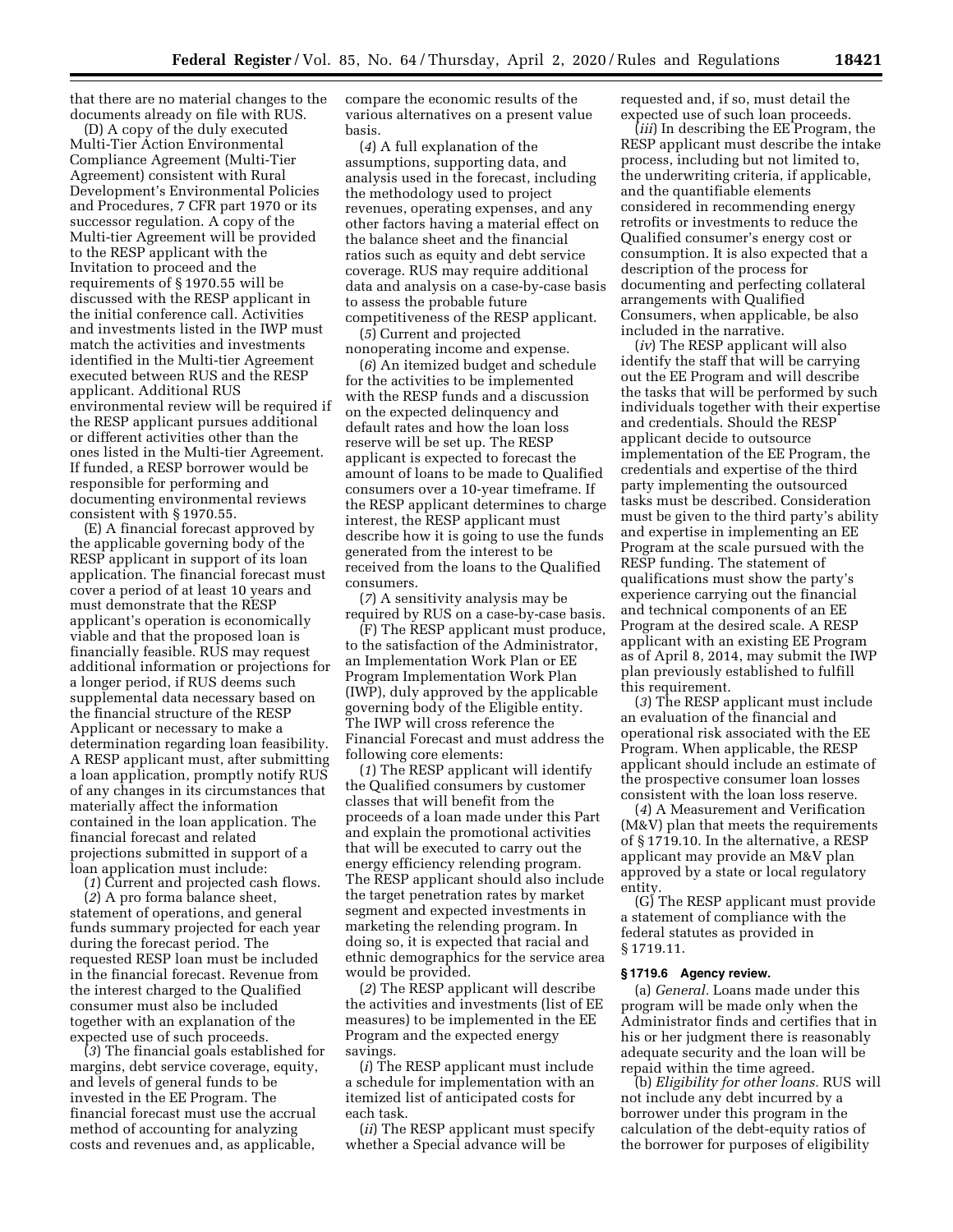for loans under the Rural Electrification Act of 1936 (7 U.S.C. 901 *et seq.*).

(c) *Letter of intent.* RUS will consider complete Letters of intent in the order they are received. In reviewing Letters of intent, RUS will be assessing:

(1) *Applicant eligibility.* Applicant's eligibility to participate in the program. (2) *Project eligibility.* Eligibility of the

proposed EE Program or project. (3) *Financial status.* The financial

status of the RESP applicant to determine the Applicant's likelihood to complete a loan application and successfully repay a RESP loan.

(d) *Loan application.* Prudent lending practices require that the Administrator make certain findings prior to approving a RESP loan. RESP applicants must provide the evidence, in form and substance satisfactory to the Administrator, to be able to make such findings. In making loans under this Section, the Administrator will consider, including, but not limited to, the following factors:

(1) *Loan feasibility.* The RESP applicant's ability to repay the loan in full as scheduled and all other obligations of the borrower will be met.

(2) *RESP applicant's character.* The RESP applicant's past performance and determination to satisfy its obligations; evidenced by such factors as credit history, previous experience addressing adversity, and manner of conducting business.

(3) *RESP applicant's equity.* The financial resources retained by the RESP applicant to provide a cushion against unexpected losses.

(4) *Overall condition of RESP applicant and project.* Verification that the proposed EE Program meets all the requirements of the Rural Energy Savings Program and an assessment of those factors that may affect the RESP applicant's ability to repay the RESP loan or implement the EE Program as proposed.

(5) *Loan security.* The RESP applicant's assets pledged to secure the loan. Collateral will be assessed for each applicant taking into consideration asset value, lien position, credit risk and borrower's profile. Collateral pledged should be adequate to protect the Government's interest. RUS reserves the right to require an asset appraisal.

(6) *EE program implementation and measurement and verification.* RESP applicant's IWP must be based on reasonable assumptions and adequate supporting data and the M&V plan reasonably complies with § 1719.10. However, the Administrator, in his or her sole discretion, may deem this requirement satisfied upon finding that the IWP and M&V plan from an existing EE Program as of April 8, 2014 is consistent with the purpose of the Rural Energy Savings Program. A RESP applicant with an existing EE Program as of April 8, 2014, may submit the M&V plan previously established to fulfill this requirement.

# **§ 1719.7 Conditional commitment letter and loan closing.**

(a) *Conditional commitment letter.* A successful RESP loan applicant will receive a Conditional commitment letter from the Administrator notifying the RESP applicant of the total loan amount approved by RUS; any additional controls on the its financial, investment, operational and managerial activities; acceptable security arrangements; and such other conditions deemed necessary by the Administrator to adequately secure the Government's interest, ensure repayment, and abide by the RESP requirements as outlined in this Part. This written notification is a conditional RESP loan offer.

(1) The requirements for coverage ratios will be set forth in the Conditional commitment letter.

(2) Receipt of a Conditional commitment letter from the Administrator does not authorize the RESP applicant to commence performance under the approved loan.

(b) *Intent to meet conditions.* The RESP applicant must acknowledge receipt of the Conditional commitment letter and notify RUS in writing within 60 days or otherwise specified in the Conditional commitment letter that it has reviewed and understood the conditions set forth in the Conditional commitment letter and that it is the intent of the RESP applicant to meet all the conditions. The RESP applicant must promptly notify RUS should circumstances or its intent of meeting the conditions change. The Administrator may consider requests to amend the conditions and amend the conditions in a subsequent Conditional commitment letter, when it advances program and policy goals and is in the best interest of the Government.

(c) *Loan closing.* The loan will be closed in accordance with RUS instructions.

(1) Upon receipt of the acceptance of the loan offer from the RESP applicant, RUS, working with its legal counsel, will draft the loan documents which will include the loan conditions and other applicable legal requirements.

(2) The loan documents will be forwarded to the RESP applicant by RUS for execution by the RESP applicant's signatories and returned to RUS prior to a mutually acceptable closing date. RUS reserves the right to

unilaterally set a closing date to advance program and policy goals.

(3) The loan closing date will be used to determine the RESP loan maturity date which under no circumstances will exceed 20 years.

(4) An opinion of counsel is required at closing and must be in form and substance acceptable to the Administrator. A form opinion of counsel will be included in the closing instructions.

(d) *Post-closing activities.* All RUS requirements and conditions for lending set forth in the loan agreement must be met before the loan will be advanced. RUS will notify the RUS borrower when it is authorized to commence activities to be funded by the RESP loan.

# **§ 1719.8 Loan provisions.**

(a) *Financial ratios.* The Administrator will set financial coverage ratios based on the risk profile of the RESP applicant and specific loan terms. Those financial ratios will be included in the RESP borrower's loan documents with RUS.

(1) Unless otherwise notified, existing RUS borrowers will be subject to their current debt service coverage ratios as provided in their previously executed loan contracts with RUS.

(2) The minimum coverage ratio required for RESP borrowers, whether applied on annual or average basis is 1.05 Debt Service Coverage (DSC) unless specifically waived by the Administrator.

(3) DSC for RESP borrowers that are not existing RUS borrowers under the Rural Electrification Act will be defined as (Net Income or Total Margins) + (Interest Charges on Long Term Debt) + (Principal payments from RESP relending activities) + (Depreciation and Amortization Expenses)/Total Debt Service Billed.

(4) In reviewing and approving a RESP loan, the Administrator may increase the coverage ratio required to be met by an individual RESP borrower if the Administrator determines that higher ratios are required to ensure the repayment of the loan made by RUS, or reduce the coverage ratios if the Administrator determines that the lower ratios are in the best interest of the Government. The coverage ratios will be set forth in the loan documents.

(b) *Collateral.* RUS generally requires that borrowers provide it with a first priority lien on all of the borrower's real and personal property, including intangible personal property and any property acquired after the date of the loan. Collateral that is used to secure a loan must ordinarily be free from liens or security interests other than those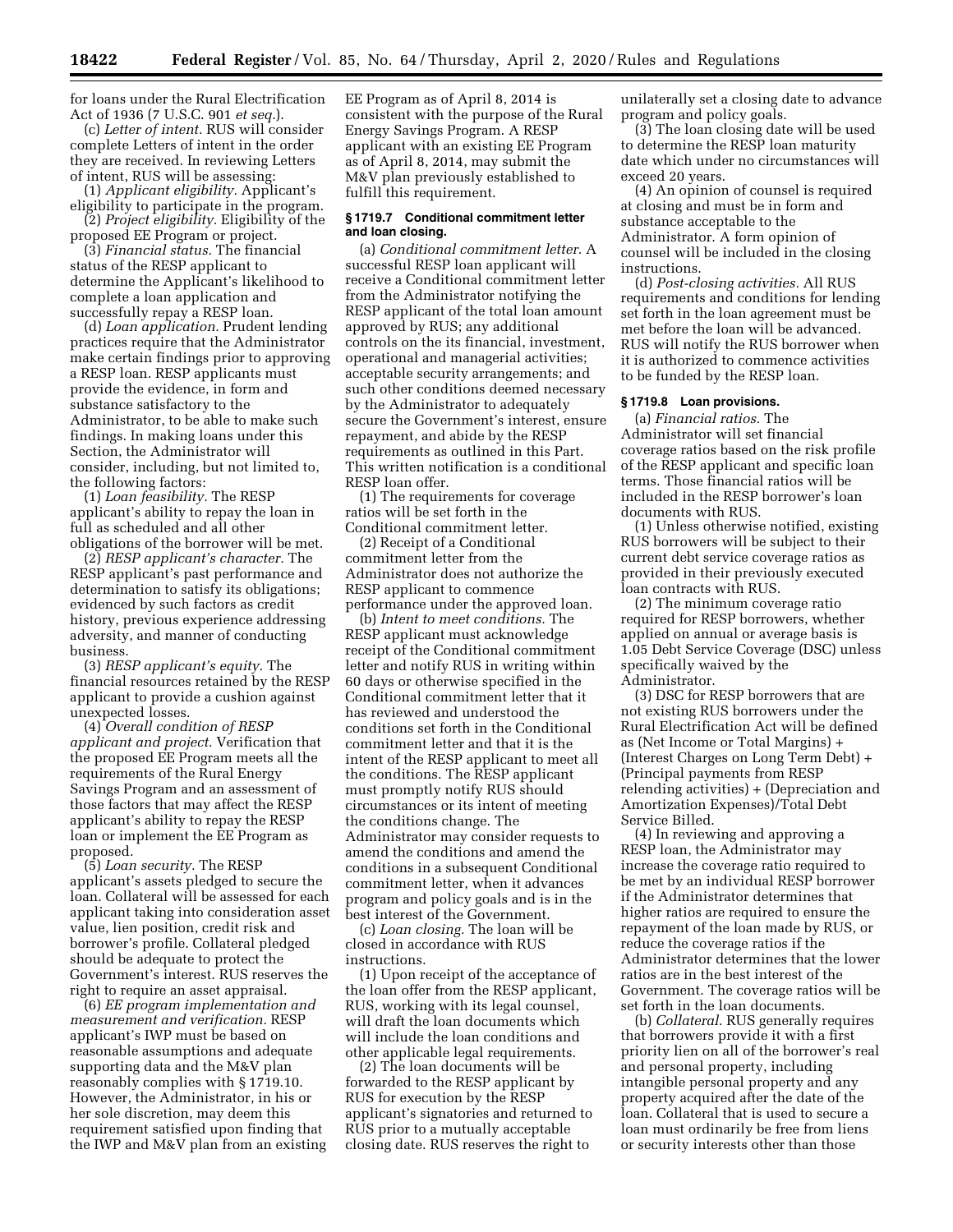permitted by RUS or existing security documents.

(1) For existing RUS borrowers, the Administrator may, in his or her sole discretion, rely on existing security arrangements with RUS.

(2) When a RESP borrower is unable, by reason of preexisting encumbrances, or otherwise, to furnish a first priority lien on its entire system, the Administrator may accept other forms of security, including but not limited to a parent guarantee, state guarantee, an irrevocable letter of credit, surety bond, pledge of revenues, or other security if the Administrator determines such credit support is reasonably adequate to protect the government's interests and otherwise acceptable in form and substance.

(3) RUS may in certain circumstances agree to share its priority lien position with another lender provided the RESP loan is adequately secured and the security arrangements are acceptable to RUS. In such circumstances, RUS will consider entering into joint security arrangements with other lenders on a *pari passu* basis.

(c) *Equity contributions.* To be eligible for a RESP loan, a newly created Eligible entity or an entity primarily owned or controlled by one (1) or more entities as described in § 1719.4 must meet a minimum equity contribution in the proposed EE Program requirement at the time of the loan closing. The eligible entity will be required to continue to maintain the minimum equity contribution for the life of the loan or other time period as determined by the Administrator and as set forth in the loan documents. The minimum acceptable equity contribution for each RESP borrower will be determined by the Administrator as set forth below and will be included in the Conditional commitment letter and the loan documents as a condition and covenant to the RESP loan.

(1) The required equity contribution and related terms will be determined by the Administrator for the individual RESP applicant based upon the its risk profile and available collateral for the RESP loan.

(2) RUS reserves the right to require additional equity contributions from existing RUS or RESP borrowers when it is in the best interest of the Government.

(3) If the RESP applicant under this section is unable to achieve a minimal acceptable contribution, as set forth in the Conditional commitment letter, the Administrator may consider the following to meet such shortfall to the minimum acceptable equity contribution:

(i) The infusion of additional capital into the EE Program by an Investor to meet the shortfall to the minimum acceptable equity contribution. RUS may require that the additional capital be deposited into a RESP applicant's special account subject to a deposit account control agreement with RUS prior to loan closing.

(ii) An unconditional, irrevocable letter of credit, in form and substance satisfactory to the Administrator, in the amount necessary to meet the shortfall to the minimum acceptable equity contribution. RUS must be an unconditional payee under the letter of credit and the letter of credit must be in place prior to loan closing and remain in place until the loan is repaid unless specified otherwise in the loan documents.

(iii) General obligation bonds or special revenue bonds issued by tribal, state or local governments in the amount necessary to meet the shortfall to the minimum acceptable equity contribution. If the minimum acceptable equity position is satisfied in full or part with general obligation bonds or special revenue bonds, any lien securing the bonds must be subordinate to the lien of the Government securing the RESP loan.

(iv) Any other requirements or mechanisms approved by the Administrator to meet the shortfall to the minimum acceptable equity contribution.

(d) *Loan advances.* RUS will disburse loan funds to the RESP borrower in accordance with the terms and conditions of the executed loan documents.

(1) Excluding the Special Advance, all loan funds will be disbursed either as an advance in anticipation of loans to be made by the RESP borrower to the Qualified consumers; or as a reimbursement for eligible program costs, including loans already made to Qualified consumers. No disbursements will be made until the RESP borrower has complied with the loan conditions set forth in the loan documents. Any disbursement of loan funds to a RESP borrower within a 12-month consecutive period must not exceed 50 percent of the approved loan amount.

(i) The RESP borrower must provide to the Qualified consumers all RESP loan funds that the RESP borrower receives within one year of receiving them from RUS. If the RESP borrower does not re-lend the RESP loan funds within one year, the unused RESP loan funds, and any interest earned on those RESP loan funds, must be returned to the Government and will be applied to the RESP borrower's debt.

(ii) The RESP borrower will not be eligible to receive additional RESP loan funds from RUS until providing evidence, in form and substance satisfactory to the Administrator, that RESP loan funds from a previous advance have been fully relent to Qualified consumers or returned to the Government.

(iii) RUS will disburse the RESP loan funds as an advance in anticipation of loans to be made by the RESP borrower to the Qualified consumers only if the RESP borrower has established written procedures that will minimize the time elapsing between the transfer of RESP loan funds from RUS to the RESP borrower and its corresponding disbursement to the Qualified consumer.

(iv) A RESP borrower's request for an advance in anticipation of loans to Qualified consumers should be limited to the minimum amounts needed and timed to be in accordance with the actual immediate cash needs to carry out the EE Program.

(2) The RESP borrower may elect to request a Special advance to defray the appropriate start-up costs of establishing a new EE Program or modify an existing EE Program.

(i) The Special advance must not exceed 4 percent of the total approved loan amount.

(ii) Repayment of the Special advance must be required during the 10-year period beginning on the date on which the Special advance is made.

(iii) The RESP borrower may elect to defer the repayment of the Special advance to the end of the 10-year period.

(iv) All Special advances must be made during the first 10-years of the term of the loan.

(v) All amounts advanced on the loan by RUS to the RESP borrower, including the Special advance, must be paid prior to the final maturity which must not exceed 20 years.

(vi) The Special advance maximum amount must be requested by the Borrower and approved by RUS prior to loan closing.

(e) *Loans to Qualified Consumers.*  RUS borrowers loans to Qualified Consumers will be subject to the following terms and for the purposes listed below.

(1) RESP borrower's loans to its Qualified consumers must be for the purpose of implementing EE measures.

(2) Loans to Qualified consumers may bear interest not to exceed 5 percent.

(3) Each loan made by the RESP borrower to a Qualified consumer may not exceed a term of 10 years.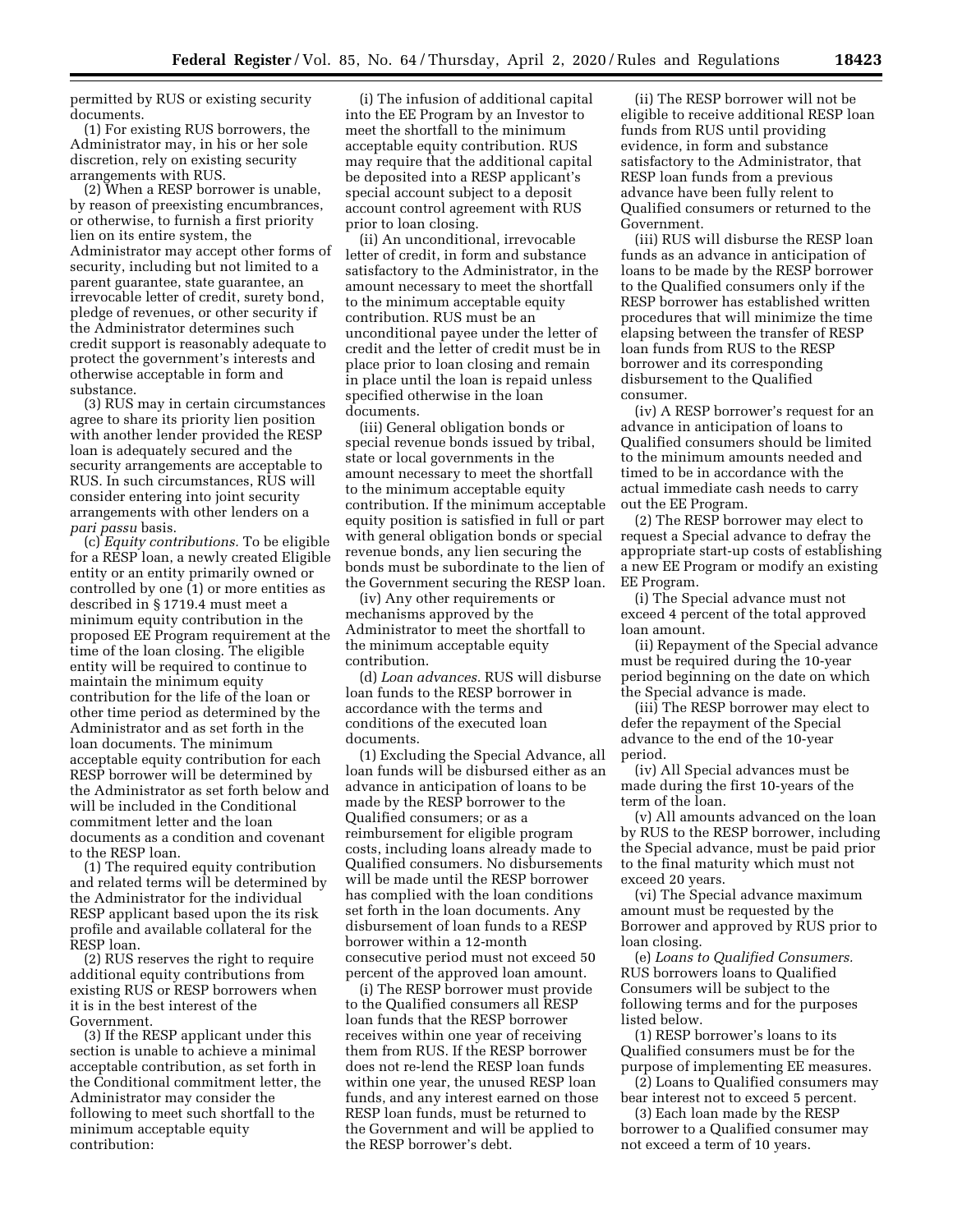(4) The EE measures financed with a RESP loan proceeds must be for the purpose of decreasing energy (not just electricity) usage or costs of the Qualified consumer by an amount that ensures, to the maximum extent practicable, that a loan term of not more than 10 years will not pose an undue financial burden on the Qualified consumer.

(5) RESP loan proceeds must not be used to fund purchases of, or modifications to, personal property unless the personal property is or becomes attached to real property (including a manufactured home) as a fixture.

(6) Loans made to Qualified consumers must be repaid through charges added to the recurring service bill for the property for, or, at which the EE measures have been or will be implemented. This requirement does not prohibit the voluntary prepayment of the loan by the owner of the property; or the use of any additional repayment mechanisms that are demonstrated to have appropriate risk mitigation measures, as determined by the RESP borrower, or required if the Qualified consumer is no longer a customer of the RESP Borrower.

(7) Loans made by a RESP borrower to a Qualified consumer using RESP loan funds must require an Energy audit by the RESP borrower to determine the impact of the proposed EE measures on the energy costs and consumption of the Qualified consumer. For purposes of this section, an energy audit performed by a contractor or agent of the RESP borrower would be deemed as performed by the RESP borrower.

(8) The RESP borrower must comply with all applicable federal, state, and local laws and regulations in making loans to Qualified consumers. Approval by RUS and its employees of a loan under this section does not constitute a Government endorsement. The Government and its employees assume no legal liability for the accuracy, completeness or usefulness of any information, product, service, or process funded directly or indirectly with financial assistance provided under RESP. Nothing in the loan documents between RUS and the RESP borrower will confer upon any other person any right, benefit or remedy of any nature whatsoever. Neither the Government nor its employees make any warranty, express or implied, including the warranties of merchantability and fitness for a particular purpose, with respect to any information, product, service, or process available from a RESP borrower or its agents.

(f) *Loan term and repayment. RUS loans to an eligible borrow will be subject to the following terms and repayment conditions set forth in this section.* 

(1) The RESP loans under this section will bear no interest (0 percent) and have a maturity not exceeding 20 years.

(2) The amortization schedule must be based on a loan term that does not exceed 20 years from the date on which the loan is closed.

(3) Except for the Special advance, the repayment of each advance must be amortized for a period not to exceed 10 years.

(4) The Administrator may include additional conditions on the repayment schedule if, in his or her sole discretion, it is in the best interest of the Government.

(5) The RESP borrower is responsible for fully repaying the RESP loan to RUS according to the loan documents regardless of repayment by its Qualified consumers.

(6) The RESP borrower may use the revenues from the interest charged to the Qualified consumer to establish a loan loss reserve, and to offset personnel and EE Program costs.

(7) Loans under this Section will not bear interest (0 percent), however, indebtedness not paid when due will be subject to interest, penalties, administrative costs and late fees as provided in the loan documents.

# **§ 1719.9 Eligible activities and energy efficiency measures.**

(a) A RESP Borrower may provide financing to Qualified consumers to implement or invest in one or more set of EE measures such as those listed in this section.

(b) A RESP borrower may be able to provide financing to Qualified consumers for EE measures not listed in this section, if it can justify, to the satisfaction of the Administrator, that the proposed EE measure is consistent with the RESP statute, is cost effective, and the technology is commercially available. The Administrator must make the determination prior to the borrower implementing the EE measure.

(c) A RESP applicant with an existing EE Program as of April 8, 2014, may submit the list of the EE measures used in its program to RUS for validation and approval. The Administrator will make a finding as to whether such EE measures are consistent with the purpose of RESP.

(d) A RESP borrower, subject to the Administrator's written approval, may modify the list of EE measures if those measures are consistent with the statutory purpose of RESP.

(e) RESP loan proceeds must finance EE measures for the purpose of decreasing energy usage or costs of the Qualified consumer by an amount that ensures, to the maximum extent practicable, that the loan term will not pose an undue financial burden on the Qualified consumer.

(f) Eligible EE measures and

investments include, but are not limited, to:

(1) Lighting:

(i) Lighting fixture upgrades to improve efficiency.

(ii) Lighting control technologies.

- (iii) Daylighting systems.
- (iv) Energy-efficient lighting
- technologies.
- (2) Space conditioning, including Heating, Ventilation, and Air
- Conditioning (HVAC):
- (i) Central Air Systems—Energy Star ® qualified equipment.

(ii) Room air conditioners.

- (iii) Boilers.
- (iv) Heat pumps.
- (v) Ducts and duct sealing.
- (vi) Furnaces—Energy Star® qualified

equipment.

(vii) Thermostats.

(viii) Economizers.

- (ix) Air handlers.
- (x) Automated controls.
- (3) Building Envelope Improvements:
- (i) Improved insulation—adding

insulation beyond existing levels, or

above existing building codes.

- (ii) Moisture barrier improvements and air sealing.
- (iii) Caulking and weather stripping of doors and windows.
- (iv) Windows upgrades—Energy Star® qualified windows.
- (v) Door upgrades—including mandoors, overhead doors with integrated insulation and energy efficient windows.
	- (4) Motor Systems:

(i) Pumps, coupling and low-friction pipes.

(ii) Capacitors.

(iii) Variable frequency drives.

(iv) Induction motors repairs or

replacements for energy efficiency.

(v) High efficiency motors—motors with a rated efficiency beyond the

- Energy Policy Act standards.
	- (vi) Permanent magnet motors.
	- (vii) Reluctance motors.
	- (5) Waste Heat Recovery:
	- (i) Recuperators.
	- (ii) Regenerators.
- (iii) Waste heat boilers.
- (iv) Combined heat and power (CHP)
- and Waste heat to power (WHP).
	- (6) Compressed Air Systems.
	- (7) Water heaters.
	- (8) Fuel switching.

(9) Irrigation or water system and waste disposal system efficiency improvements.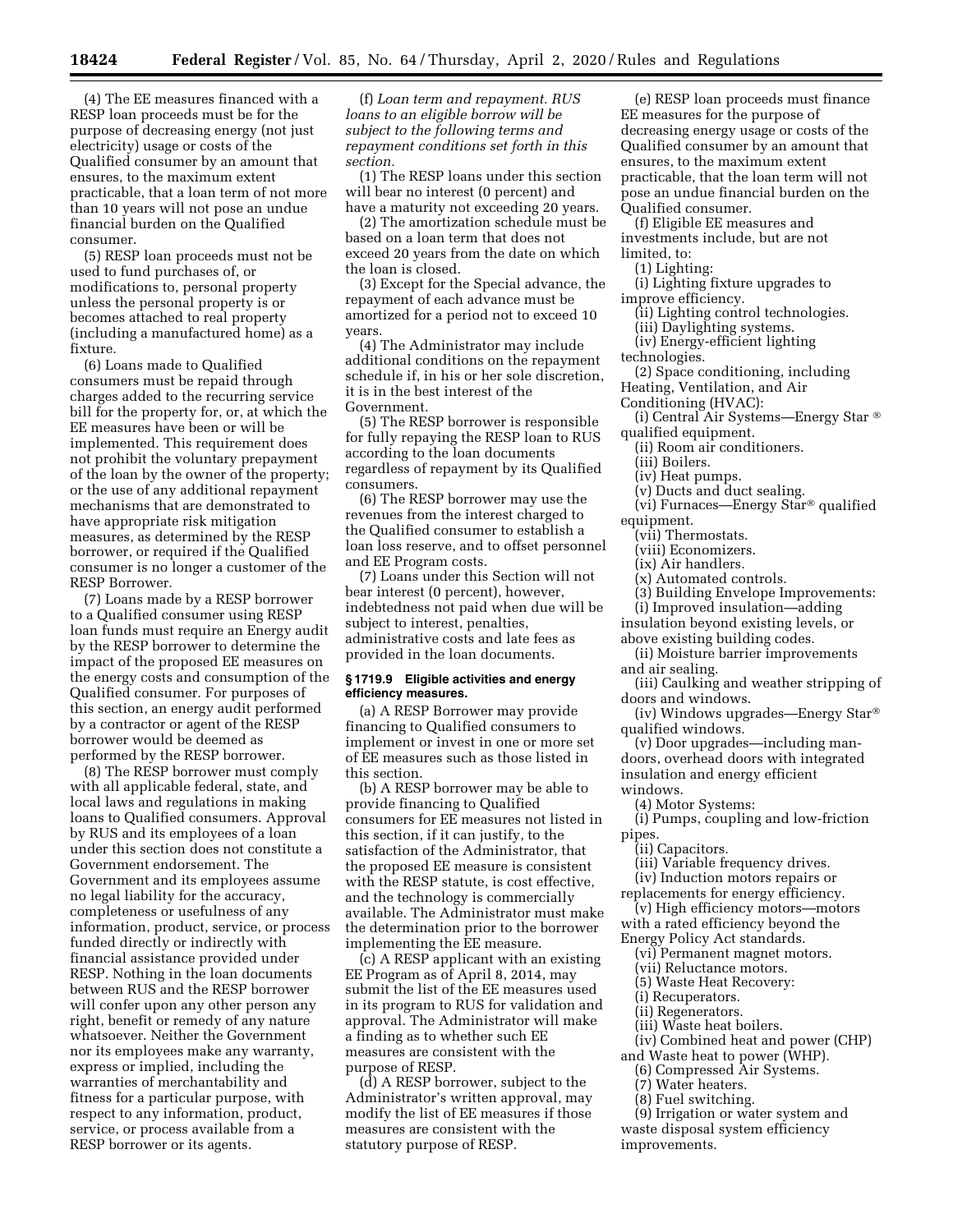(10) On or off-grid renewable energy systems if consistent with the statutory purpose of this section.

(11) Energy storage devices if permanently installed to reduce energy cost or usage of the Qualified consumer.

(12) Energy efficient appliance upgrades if attached to real property as fixtures.

(13) Energy audits.

(14) Necessary and incidental activities and investments directly related to the implementation of an Energy efficiency measure.

## **§ 1719.10 Measurement and verification and quality control.**

(a) *General.* A RESP applicant must provide a Measurement and Verification (M&V) plan, satisfactory to the Administrator, to ensure the effectiveness of the energy efficiency loans made to its Qualified Consumers and that there is no conflict of interest in carrying out the EE Program.

(1) RUS acknowledges the broad nature of energy efficiency projects and diverse scope of EE Programs that can be carried out under RESP. A RESP applicant, and its designees, must exercise professional judgment in developing their M&V plans. The nature, scope, and complexity of the EE measures and activities will dictate the level of effort needed for quantifying and verifying the savings. The effort expended should be commensurate with the project capital investment and the risk of miscalculating the savings.

(2) A RESP applicant with an existing EE Program as of April 8, 2014, may submit for consideration the M&V plan previously established to fulfill this requirement.

(3) RUS may reject a loan application or refuse to disburse loan proceeds to an RESP borrower that fails to demonstrate that the Energy audits or M&V plan have been adequately implemented and performed by qualified individuals.

(4) The M&V plan should be based on generally accepted principles and use the best practices of the industry, reliable data, reasonable assumptions and verifiable analytical methodologies.

(5) The M&V plan must describe the organized activities that the RESP applicant will implement to facilitate the adoption of the Energy efficiency measures that will result in energy use or cost savings to the Qualified consumer.

(6) Energy savings should be determined by comparing measured energy unit values (consumption or demand) before and after the implementation of the EE measures, making appropriate adjustments for changes in conditions.

(7) The computation of the savings formula is as follow:

Savings = (Baseline Energy—Post-Installation of EE Measures  $Energy<sup>*</sup>$ ) ± Adjustments Note: \* = performance period

(b) *M&V Techniques for measuring, calculating and reporting savings.* The RESP borrower may address the M&V requirements by applying any of the following techniques recognized in the International Performance Measurement and Verification Protocol.

(1) The Retrofit Isolation with Key Parameter Measurement Option (RIKPM) alternative is based on a combination of measured and estimated factors. Measurements will be taken at the component or system level for both the baseline and the retrofit equipment and should include the key performance parameters that define the energy use of the energy conservation measure. Savings will be determined by calculating the baseline and reporting period energy use predicated on the measured and estimated values. Estimated values will have to be supported by historical or manufacturer's data.

(2) The Retrofit Isolation with All Parameter Measurement Option (RIAPM) option will be based on shortterm, periodic or continuous measurements of baseline and postretrofit energy use (or proxies of energy use) taken at the component or system level. Savings will be based on the analysis of the baseline and reportingperiod energy use or proxies of energy use.

(3) The Whole Facility Measurement Option (WFMO) will be based on continuous measurement of the energy use (such as utility billing data) at the whole facility or sub-facility level during the baseline and post-retrofit periods. Savings will be established from the analysis of the baseline and reporting-period energy data.

(4) The Calibrated Simulation Option (CSO) is an alternative where computer simulations can be used to model energy performance of a whole facility (or sub-facility). Models must be calibrated with actual hourly or monthly billing data from the facility. In this option, savings will be determined by comparing a simulation of the baseline (after having calibrated the model) with either a simulation of the performance period or actual utility data.

(c) *Use of deemed savings.* A RESP applicant may elect to meet the M&V plan requirements by applying deemed savings values and calculations. If choosing this option, the RESP applicant's M&V plan must:

(1) Describe the process to stipulate with the Qualified consumer the values and assumptions for determining the energy savings.

(2) Identify the TRMs upon which the deemed savings values and assumptions are based. In the alternative, identify such other technical M&V studies reasonably applicable to the conditions of the RESP applicant's service area or such other detailed M&V studies performed by similar entities to determine deemed savings for identical or similar energy programs or energy efficiency measures.

(3) Describe the mechanism to ensure that deemed savings values and related calculations will be maintained and kept up to date.

(4) The approval by RUS of a M&V plan under this section is solely for the benefit of RUS. Approval of a plan pursuant to this section does not constitute an RUS endorsement of the M&V plan or an EE Program. RUS and its employees assume no legal liability for the accuracy, completeness or usefulness of any information, product, service, or process funded directly or indirectly with financial assistance provided under RESP.

(d) *Quality control.* The RESP borrower must produce a detailed explanation, in form and substance satisfactory to the Administrator, describing the methods and processes to verify that the installation of the EE measures for the EE program, for which those measures have been implemented were properly executed.

(1) The RESP borrower and the Qualified consumer must agree on the EE measures to be implemented based on a quantifiable and verifiable assessment of the impacts that such measures will have in reducing the Qualified consumer's energy cost or consumption.

(2) A RESP borrower may elect to engage a third-party contractor to carry out the assessments required in this Section and install the EE measures as long as there is no Conflict of interest.

(3) RESP borrower employees and third-party contractors engaged to carry out activities in the EE Program must be qualified and have adequate expertise to perform energy audits, retrofit installations, and do the quality control assessments according to the applicable industry best-practices. Individual's credentials and expertise should be accredited through one of the following options:

(i) Possessing a current Home Energy Professional Certification or a similar certification from a nationally, industryrecognized organization that is consistent with the Job Task Analyses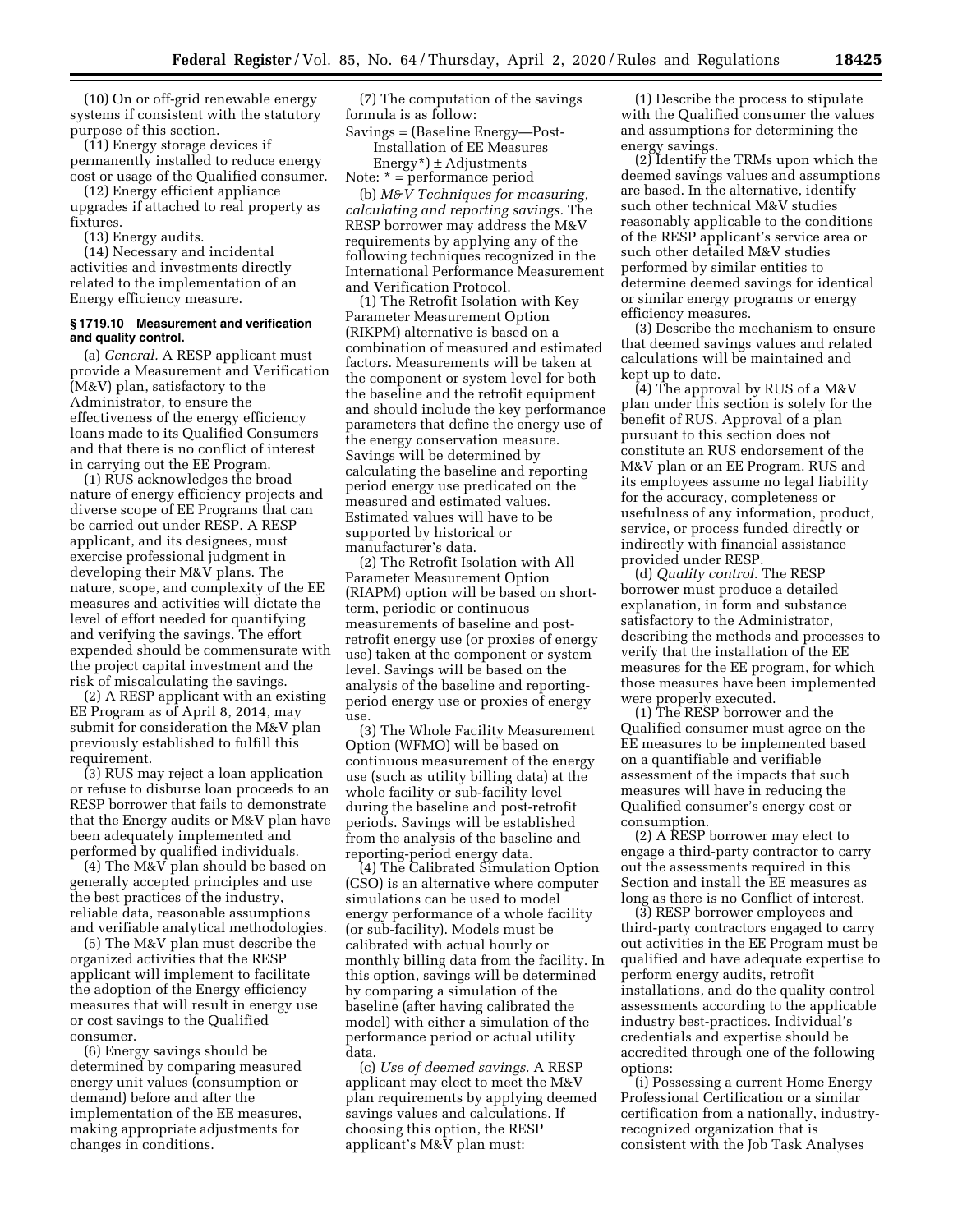Guidelines issued by the US Department nondiscriminatory requirements are met of Energy's National Renewable Energy Laboratory or its successor.

(ii) Possessing a current certification issued by an organization recognized by the U.S. Department of Energy in accordance with the Better Buildings Workforce Guidelines or its successor.

(iii) Producing evidence, in form and substance satisfactory to the Administrator, that the individual possesses proficiency in the knowledge, skills and abilities needed to perform the tasks and critical work functions relevant to the duties assigned in the EE Program.

(4) A RESP borrower that elects to carry out the EE Program with a contractor, must validate and document the following:

(i) The contractor has adequate capacity and resources to engage with customers, conduct whole-property assessments, performance testing, diagnostic reasoning, and fulfill all data collection and reporting requirements. This includes, but is not limited to, having access to satisfactory diagnostic equipment, tools, qualified staff, data systems and software, and administrative support.

(ii) The contractor is current and in good standing with all applicable registration and licensing requirements for their specific jurisdiction and trade.

(iii) The contractor employs individuals (either its own employees or subcontractors) that are qualified to install or physically oversee the installation of home improvements in compliance with local building codes and industry-accepted protocols.

(5) A RESP borrower is responsible for actions or omissions departing from the required standards under this Section by third party partners or contractors employed in connection with an EE Program funded under this Section.

(6) The RESP loan documents are solely for the benefit of RUS and the RESP Borrower and nothing in the loan documents between RUS and the RESP borrower will confer upon any third party any right, benefit or remedy of any nature whatsoever. Neither RUS nor its employees makes any warranty, express or implied, including the warranties of merchantability and fitness for a particular purpose, with respect to any information, product, service, or process available from a RESP borrower or its agents.

# **§ 1719.11 Compliance with USDA departmental regulations, policies and other federal laws.**

(a) *Equal opportunity and nondiscrimination.* RUS will ensure that equal opportunity and

in accordance with the Equal Credit Opportunity Act and 7 CFR part 15. In accordance with federal civil rights law and U.S. Department of Agriculture (USDA) civil rights regulations and policies, the USDA, its agencies, offices, and employees, and institutions participating in or administering USDA programs are prohibited from discriminating based on race, color, national origin, religion, sex, gender identity (including gender expression), sexual orientation, disability, age, marital status, family/parental status, income derived from a public assistance program, political beliefs, or reprisal or retaliation for prior civil rights activity, in any program or activity conducted or funded by USDA (not all bases apply to all programs).

(b) *Civil rights compliance.* Recipients of federal assistance hereunder must comply with the Americans with Disabilities Act of 1990, Title VI of the Civil Rights Act of 1964, and Section 504 of the Rehabilitation Act of 1973. In general, recipients should have available the Agency racial and ethnic data showing the extent to which members of minority groups are beneficiaries of federally assisted programs. The Agency will conduct compliance reviews in accordance with 7 CFR part 15. Awardees will be required to complete Form RD 400–4, ''Assurance Agreement,'' for each federal award received.

(c) *Discrimination complaints.*  Persons believing, they have been subjected to discrimination prohibited by this section may file a complaint personally, or by an authorized representative with USDA, Director, Office of Adjudication, 1400 Independence Avenue SW, Washington, DC 20250. A complaint must be filed no later than 180 days from the date of the alleged discrimination, unless the time for filing is extended by the designated officials of USDA or the Agency.

(d) *Appeal Rights.* Applicants and RESP applicants have appeal or review rights for RUS decisions made under this part.

(1) Programmatic decisions based on clear and objective statutory or regulatory requirements are not appealable; however, such decisions are reviewable for appealability by the National Appeals Division (NAD).

(2) An Applicant and a RESP applicant can appeal any RUS decision that directly and adversely impacts it. Appeals will be conducted by USDA NAD and will be handled in accordance with 7 CFR part 11.

(e) *Federal Debt and Settlement of Debt.* It is the policy of the

Administrator that, whenever possible, all debt owed to the Government shall be collected in full in accordance with the terms of the borrower's loan documents. Debt owed to RUS constitutes federal debt and is subject to collection under the Debt Collection Improvement Act. RUS can use all remedies available to it to collect the debt from the borrower, including offset in accordance with part 3 of this title. In addition, it is the intent of the Administrator, notwithstanding § 1717.1200(b) of this chapter, that debt settlements under this Part will be governed by the provisions set forth in 7 CFR part 1717, subpart Y or its successor Agency policies or regulations.

## **§ 1719.12 Reporting.**

(a) *General.* RESP borrowers must file periodic performance and financial reports as provided in the loan documents.

(b) *Frequency of reporting.*  Performance and financial reports will be filed semiannually for the first 10 years of the RESP loan and annually thereafter through the term of the loan. However, RUS may require additional, or more frequent, reporting when necessary to preserve the quality and integrity of the program portfolio or advance policy goals.

(c) *Reporting elements.* RUS will identify the reporting requirements, in form and substance, in the loan documents based on the RESP borrower and EE Program profile. The RESP borrower's reports to RUS will include, but will not be limited to, the following information:

(1) Number and amount of loans to qualified consumers.

(2) Types of investments in EE measures and eligible activities.

(3) EE Program portfolio performance. (4) Evidence of compliance with

Multi-Tier Action Environmental Compliance Agreement.

(5) Status and amount of Loan Loss Reserve (when applicable).

#### **§ 1719.13 Auditing and accounting requirements.**

(a) *Accounting requirements.* RESP borrowers must follow RUS accounting requirements as set forth in the loan documents.

(1) Existing RUS borrowers must continue recording and reporting transactions pursuant to the RUS Uniform Systems of Accounts—Electric, 7 CFR part 1767. Such borrowers will continue to follow the accounting and reporting requirements set forth in the previously executed loan documents for RUS outstanding loans.